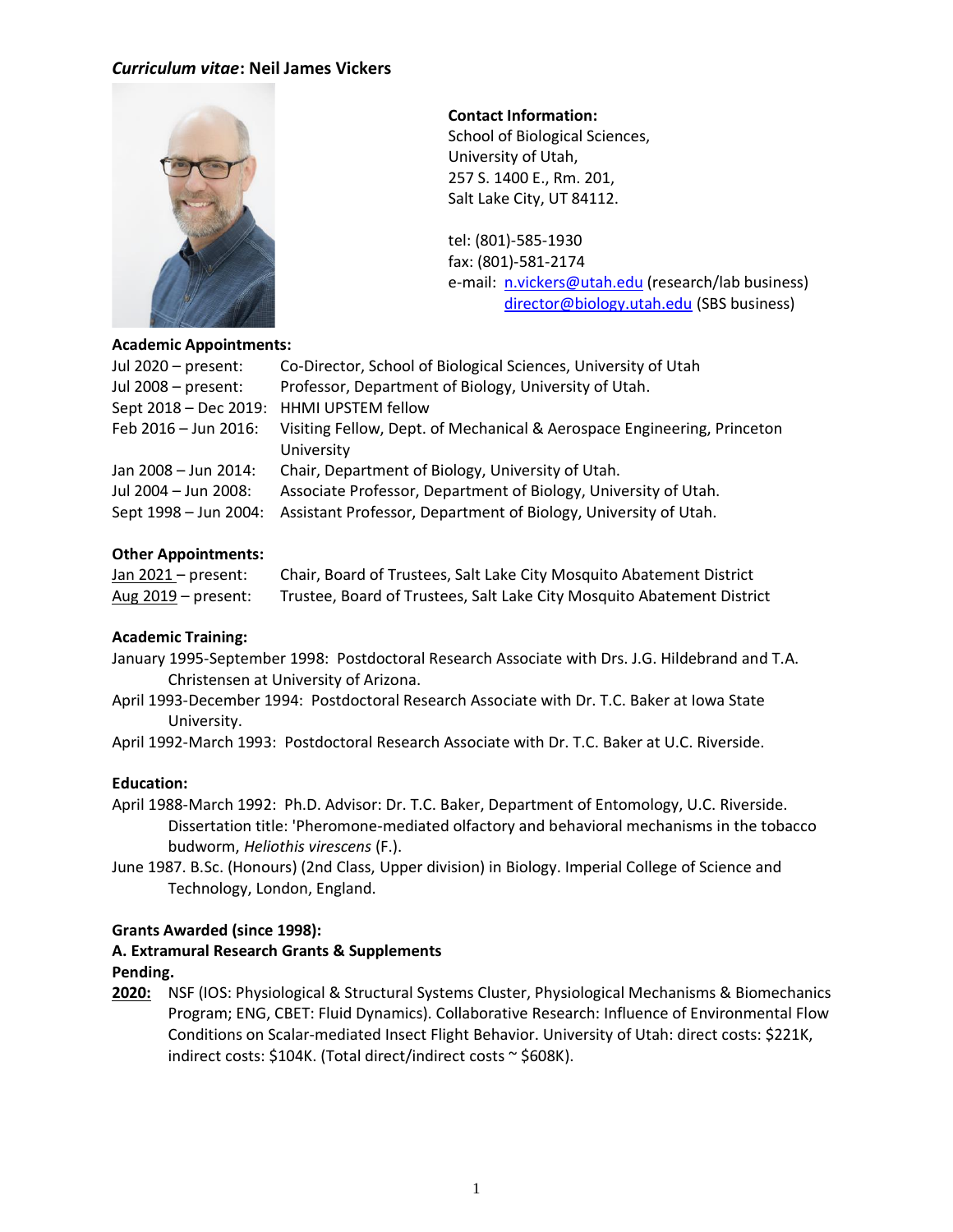# **Awarded.**

- **2020:** Pacific Southwest Center of Excellence in Vector-Borne Diseases. Orientation Behavior of Western Tree Hole Mosquitoes, *Aedes sierrensis* (Ludlow). \$25,000 graduate trainee grant (indirect costs waived). 07/01/2020 – 06/30/2021.
- **2012:** NSF IOS (Activation). Integration of odor stimulus features during olfactory processing. \$425,000; 03/01/12 – 02/28/15 (no-cost extension: 12/31/2016). \$6000 REU supplement awarded July 2012.
- **2011:** NSF IOS (Behavioral Systems). Doctoral Dissertation Improvement Grant: Olfactory modulation of thermoregulation and flight in moths. \$10,850; 09/15/11 – 08/31-13
- **2007:** NSF IOB. REU supplement to Genetic control of male moth behavior and olfaction. \$6,000
- **2007:** NSF, IOB. Collaborative research: Discrimination of complex mixtures in olfactory signaling. \$340,000; 05/01/07-04/30/10 (no-cost extension: 04/30/11)
- **2005:** NSF, IOB. REU supplement to Genetic control of male moth behavior and olfaction. \$11,500
- **2004:** NSF, IOB. Genetic control of male moth behavior and olfaction. \$323,095; 07/15/04 06/30/07
- **2001:** NIH, NIDCD. Discrimination of complex mixtures in olfactory signaling. \$332,763 (sub-contract); 02/01/01 – 01/31/04 (no-cost extension thru' 07/31/04). (P.I. C.E. Linn Jr. Cornell University. Total award: \$760,263)
- **2000:** NIH, NIDCD, James A. Shannon Director's Award. Discrimination of complex mixtures in olfactory signaling. \$50,000; 04/01/00 – 03/31/01 (P.I. C.E. Linn Jr. Cornell University)
- **2001:** NSF, IBN. REU supplement to Collaborative Research: Neuroethology of olfactory evolution in moths. \$5000
- **1999:** NSF, IBN (Sensory Systems). Collaborative Research: Neuroethology of olfactory evolution in moths. \$265,000; 9/15/99 – 9/14/02 (no-cost extension thru' 08/31/04) Collaborator: T.C. Baker. \$81,749 awarded separately to Iowa State University
- **1999:** USDA NRICGP seed grant. Behavior and olfaction of courtship pheromones in female heliothine moths. \$46,115; 09/15/99 – 09/14/01 (no-cost extension thru' 09/14/02)

# **Recent Declined Proposals**

- **2019:** NSF-Graduate Research Fellowship Program. The Effects of Breath Composition on Female Mosquito Behavior. \$135,000 (no in-direct costs permitted). 08/01/2020 – 07/31/2023. (submitted 10/21/2019).
- **2018:** National Institutes of Health (NIAID Vector Biology). November\* . Influence of Atmospheric Flow Conditions on Scalar-mediated Mosquito Behavior. R21 Developmental/Exploratory Research. Direct costs: \$275,000, total costs: \$427,557. 09/01/2019 – 8/31/2021. \* This grant received a panel score on its previous submission (Feb. 2018) but the revised version submitted in November 2018 was declined in March 2019 without panel discussion.
- **2018:** National Institutes of Health (NIAID Vector Biology). February. Influence of Atmospheric Flow Conditions on Scalar-mediated Mosquito Behavior. R21 Developmental/Exploratory Research. Direct costs: \$275,000, total costs: \$427,834. 01/01/2019 – 12/31/2020. Received panel score but was above the funding cut-off.

# **B. Intramural Research & Equipment Grant Awards**

- **2011:** Research Instrumentation Funds (University of Utah). Grant for acquisition of camera for livecell calcium imaging. \$57,500
- **2005:** Multimodal sensory integration in the moth brain. University of Utah Research Foundation (Seed Grant). \$27,000; 06/01/05 – 05/31/06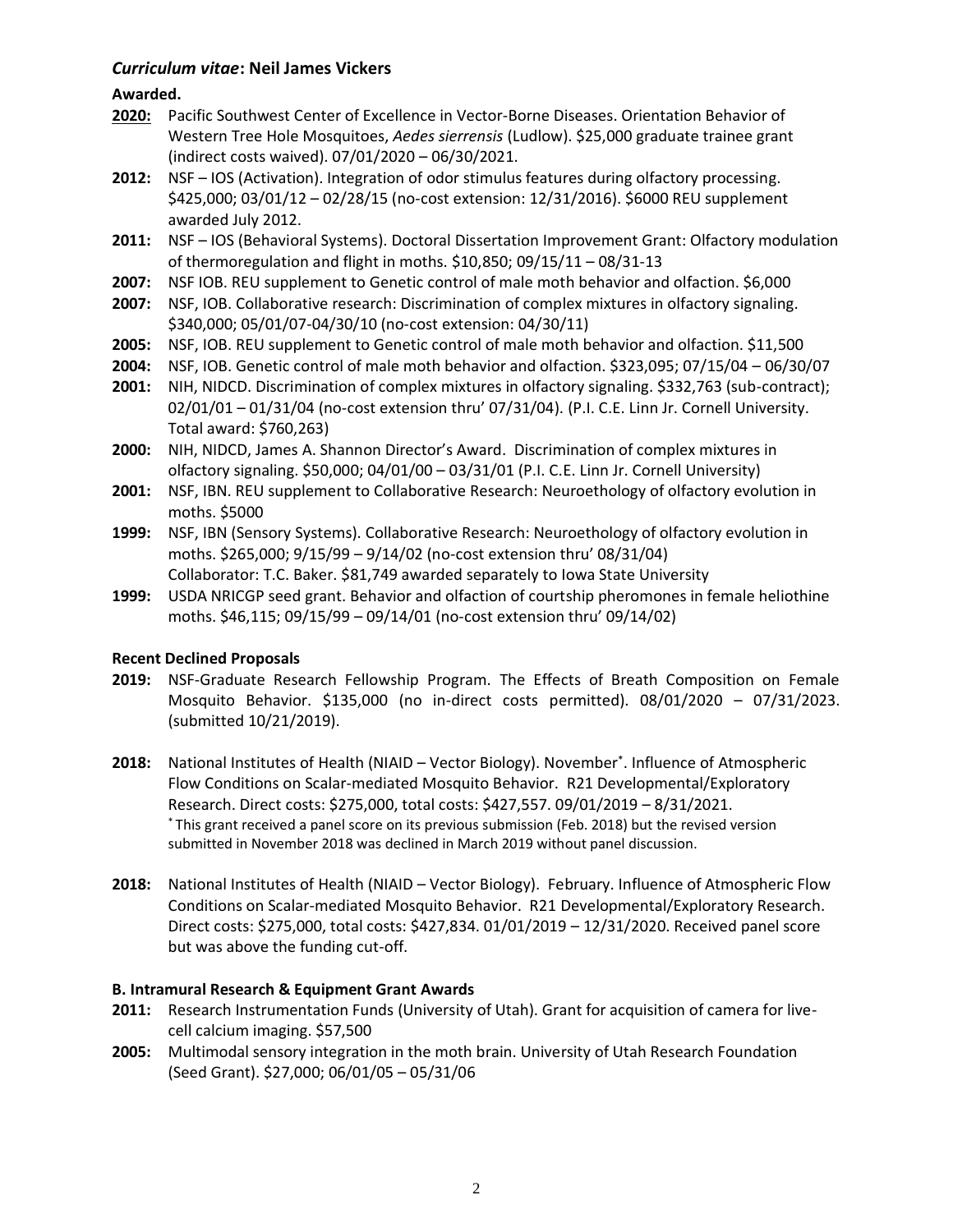**1999:** Olfactory basis of courtship behavior and female choice in moths. University of Utah Research Foundation (Seed Grant). \$23,874; 06/01/99 – 05/31/01

# **Bibliography:**

# **Peer-reviewed Articles:**

- Lee SG<sup>\*</sup>, Fogarty-Celestino CM<sup>\*</sup>, Stagg J<sup>\*</sup>, Kleineidam C<sup>\*</sup>, and **Vickers NJ. 2019.** Moth pheromone selective projection neurons with cell bodies in the antennal lobe lateral cluster exhibit diverse morphological and neurophysiological characteristics. *Journal of Comparative Neurology* 527: 1443-1460. Published online 4 Feb 2019. doi: https://doi.org/10.1002/cne.24611
- Lee SG\* , Fogarty-Celestino CM\* , Stagg J\* , Kleineidam C\* , and **Vickers NJ. 2018.** Olfactory Projection Neurons from the Moth Antennal Lobe Lateral Cluster Exhibit Diverse Morphological and Neurophysiological Characteristics. BioRXiv (pre-print server). doi: https://doi.org/10.1101/274506
- Lee SG\* , Poole K, Linn Jr. CE and **Vickers NJ**. **2016.** Transplant antennae and host brain interact to shape odor perceptual space in male moths. *PLoS ONE* 11(1): e0147906. doi:10.1371/journal.pone.0147906
- Crespo JG\* , **Vickers NJ** and Goller F. **2014.** Male moths optimally balance take-off thoracic temperature and warm-up duration to reach a pheromone source quickly. *Animal Behaviour* 98:79-85

Crespo JG\* , **Vickers NJ** and Goller F. **2013.** Pre-flight warm-up muscle activation patterns are modulated by female pheromones. *Journal of Neurophysiology* 110:862-871

- Crespo JG\* , Goller F and **Vickers NJ**. **2012.** Pheromone induced modulation of pre-flight warm-up behavior in male moths. *Journal of Experimental Biology* 215: 2203-2209
- Crespo JG\* and **Vickers NJ**. **2012.** Aglomerular Antennal Lobe Organization in *Columbicola columbae* (Phthiraptera: Ischnocera). *Arthropod Structure and Development* 41:227-230
- Hillier NK\* and **Vickers NJ. 2011.** Hairpencil volatiles influence interspecific courtship and mating between two related moth species. *Journal of Chemical Ecology* 37: 1127-1136
- Hillier NK\* and **Vickers NJ. 2011.** Mixture interactions in moth olfactory physiology: Examining the effects of odorant mixture, concentration, distal stimulation and antennal nerve transaction on sensillar responses. *Chemical Senses* 36: 93-108; doi:10.1093/chemse/bjq102
- Gould F, Estock M, Hillier NK\* , Powell B, Groot AT, Ward CM, Emerson JL, Schal C, **Vickers NJ. 2010.** Sexual isolation of male moths explained by a single pheromone response QTL containing four receptor genes. *Proceedings of the National Academy of Science* 107:8660-8665. DOI 10.1073/pnas.0910945107
- Schwarz J, Gries R, Hillier N, **Vickers N** and Gries G. **2009.** Phenology of semiochemical-mediated host foraging by the boxelder bug, *Boisea rubrolineata*, an aposomatic seed predator. *Journal of Chemical Ecology* 35:59-78. DOI 10/1007/s10886-008-9575-3
- Hillier NK\* and **Vickers NJ. 2007.** Physiology and antennal lobe projections of olfactory receptor neurons from sexually isomorphic sensilla on male *Heliothis virescens*. *Journal of Comparative Physiology A*. 193:649-663. DOI 10.1007/s00359-007-0220-3
- Hillier NK\* , Kelly D\* and **Vickers NJ. 2006.** A specific male olfactory sensillum detects behaviorally antagonistic hairpencil odorants. *Journal of Insect Science* 7:04, available online: insectscience.org/7.04
- Robbins PS, Alm SR, Armstrong CD, Averill AL, Baker TC, Bauernfiend RJ, Baxendale FP, Braman SK, Brandenburg RL, Cash DB, Couch GJ, Cowles RS, Crocker RL, DeLamar ZD, Dittl TG, Fitzpatrick SM, Flanders KL, Forgatsch T, Gibb TJ, Gill BD, Gilrein DO, Gorsuch CS, Hammond AM, Hastings PD, Held DW, Heller PR, Hiskes RT, Holliman JL, Hudson WG, Klein MG, Krischik VL, Lee DJ, Linn Jr. CE, Luce NJ, MacKenzie KE, Mannion CM, Polavarapu S, Potter DA, Roelofs WL, Royals BM, Salsbury GA, Schiff NM, Shetlar DJ, Skinner M, Sparks BL, Sutschek JA, Sutschek TP, Swier SR, Sylvia MM, **Vickers NJ**, Vittum PJ, Weidman RB,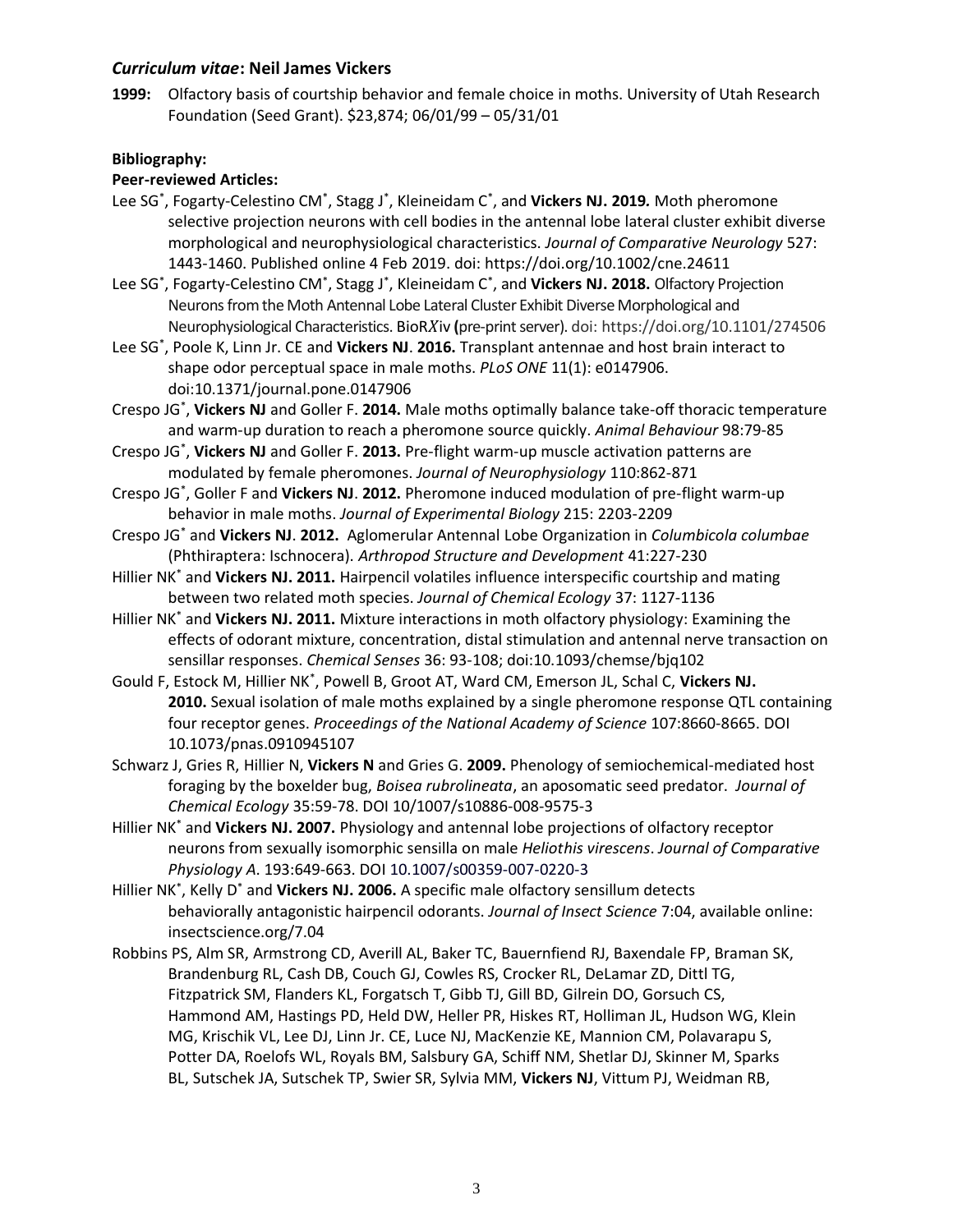Weber DC, Williamson RC, Villani MG. **2006.** Trapping *Phyllophaga* spp. (Coleoptera: Scarabaeidae: Melolonthinae) with sex attractants in the United States and Canada. 124pp. *Journal of Insect Science* 6:39, available online: insectscience.org/6.39.

- Lee S-G, **Vickers NJ** and Baker TC. **2006.** Glomerular targets of *Heliothis subflexa* male olfactory receptor neurons housed within long trichoid sensilla. *Chemical Senses* 31:821-834. DOI: 10.1093/chemse/bjl025
- **Vickers NJ. 2006.** Inheritance of olfactory preferences. I. Pheromone-mediated behavioral responses of *Heliothis subflexa* x *Heliothis virescens* hybrid males. *Brain, Behavior and Evolution* 68:63-74
- Baker TC, Quero C, Ochieng' SA and **Vickers NJ. 2006.** Inheritance of olfactory preferences. II. Olfactory receptor neuron responses from *Heliothis subflexa* x *Heliothis virescens* hybrid males. *Brain, Behavior and Evolution* 68:75-89
- **Vickers NJ. 2006.** Inheritance of olfactory preferences. III. Processing of pheromonal signals in the antennal lobe of *Heliothis subflexa* x *Heliothis virescens* hybrid males. *Brain, Behavior and Evolution* 68:90-108
- Vetter RS, Millar JG, **Vickers NJ** and Baker TC. **2006.** Mating disruption of carob moth, *Ectomyelois ceratoniae*, with a sex pheromone analog. *Southwestern Entomologist* 31:33-47
- Hillier NK\* , Kleineidam C\* and **Vickers NJ. 2006.** Physiology and glomerular projections of olfactory receptor neurons on the antenna of female *Heliothis virescens* (Lepidoptera: Noctuidae) responsive to behaviorally relevant odors. *Journal of Comparative Physiology A.*192:199-219. (published on-line: 25 Oct. 2005)
- **Vickers NJ**, Poole K and Linn Jr. CE. **2005.** Plasticity in central olfactory processing and pheromone blend discrimination following inter-species antennal imaginal disc transplantation. *Journal of Comparative Neurology* 491:141-156
- Hillier NK\* and **Vickers NJ. 2004.** The role of heliothine hairpencil compounds in female *Heliothis virescens* (Lepidoptera: Noctuidae) behavior and mate acceptance. *Chemical Senses* 29:499-511
- Baker TC, Ochieng' SA, Cossé AA, Lee S-G, Todd JL, Quero C and **Vickers NJ. 2004.** A comparison of responses from olfactory receptor neurons of *Heliothis subflexa* and *Heliothis virescens* to components of their sex pheromone. *Journal of Comparative Physiology A.* 190:155-165
- **Vickers NJ**, Poole K and Linn Jr. CE. **2003.** Consequences of interspecies antennal imaginal disc transplantation on organization of olfactory glomeruli and pheromone blend discrimination. *Journal of Comparative Neurology* 466:377-388
- Ochieng' SA, Poole K, Linn Jr. CE, **Vickers NJ**, Roelofs WL and Baker TC. **2003.** Unusual pheromone receptor neuron responses in heliothine moth antennae derived from inter-species imaginal disc transplantation. *Journal of Comparative Physiology A*.189:19-28
- **Vickers NJ** and Christensen TA. **2003.** Functional divergence of spatially conserved olfactory glomeruli in two related moth species. *Chemical Senses* 28:325-338
- **Vickers NJ. 2002**. Defining a synthetic pheromone blend attractive to male *Heliothis subflexa* under wind tunnel conditions. *Journal of Chemical Ecology* 28: 1267-1279
- **Vickers NJ,** Christensen TA, Baker TC and Hildebrand JG. **2001.** Odour-plume dynamics influence the brain's olfactory code. *Nature* 410: 466-470
- **Vickers NJ** Christensen TA and Hildebrand JG. **1998.** Combinatorial odor discrimination in the brain: attractive and antagonist odor blends are represented in distinct combinations of uniquely identifiable glomeruli. *Journal of Comparative Neurology* 400: 35-57
- **Vickers NJ** and Baker TC. **1997.** Flight of *Heliothis virescens* males in the field in response to sex pheromone. *Physiological Entomology* 22: 277-285
- **Vickers NJ** and Baker TC. **1997.** Correlation between diminished responses to point source plumes and single filaments similarly tainted with a behavioral antagonist. *Journal of Comparative Physiology A*. 180: 523-536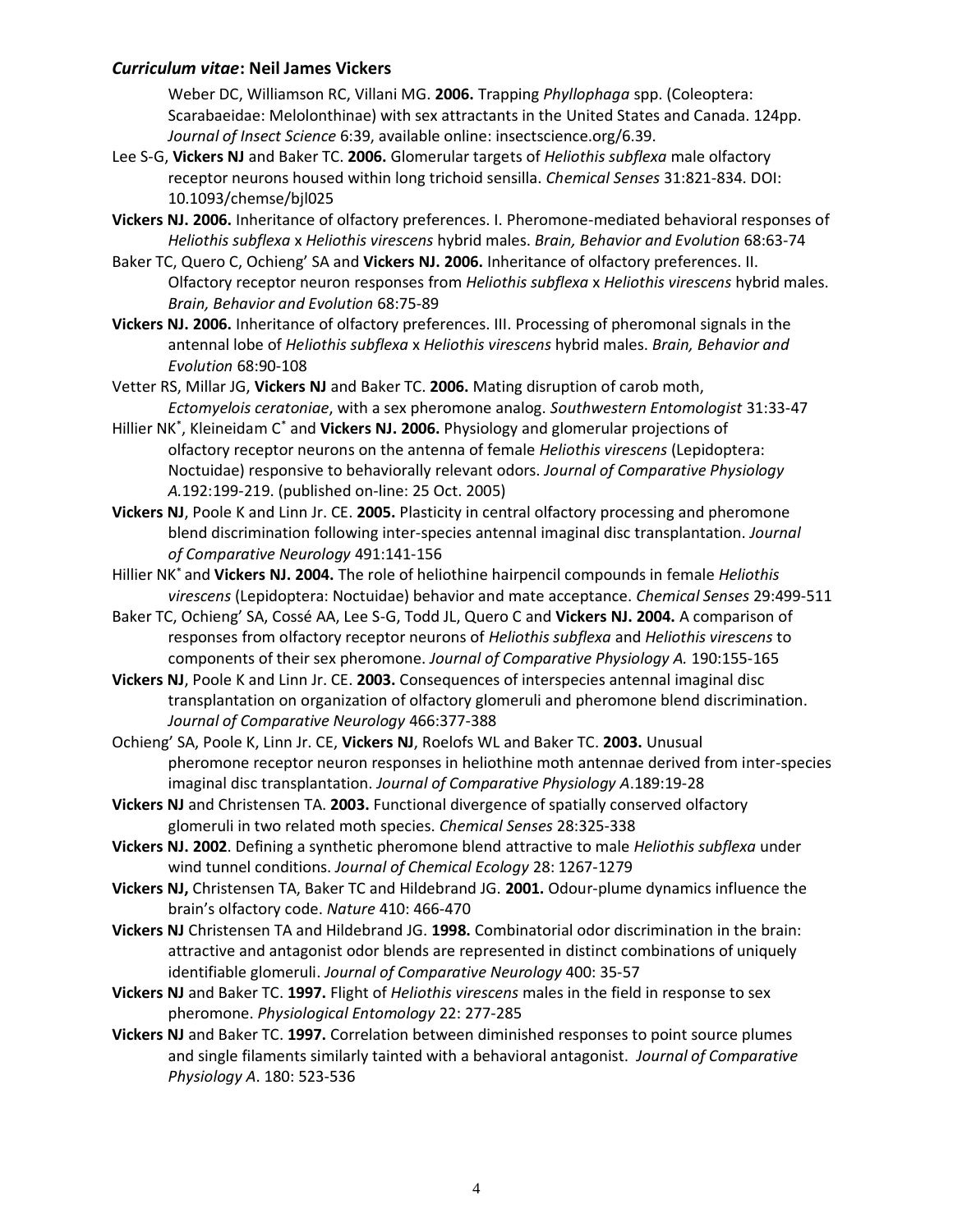- **Vickers NJ** and Baker TC. **1996.** Latencies of behavioral response to interception of filaments of sex pheromone and clean air influence flight track shape in *Heliothis virescens*(F.) males. *Journal of Comparative Physiology A*. 178: 831-847
- **Vickers NJ** and Baker TC. **1994.** Reiterative responses to single strands of odor promote sustained upwind flight and odor source location by moths. *Proceedings of the National Academy of Science* 91: 5756-5760
- **Vickers NJ** and Baker TC. **1994.** Visual feedback in the control of pheromone-mediated flight of *Heliothis virescens* males. *Journal of Insect Behavior* 7: 605-632
- **Vickers NJ** and Baker TC. **1992.** Male *Heliothis virescens* sustain upwind flight in response to experimentally pulsed filaments of their sex pheromone. *Journal of Insect Behavior* 5: 669-687
- **Vickers NJ** and Baker TC. **1991.** The effects of unilateral antennectomy on the flight behaviour of male *Heliothis virescens* in a pheromone plume. *Physiological Entomology* 16: 497-506
- **Vickers NJ**, Christensen TA, Mustaparta H and Baker TC. **1991.** Chemical communication in Heliothine moths. III. Flight behavior of male *Helicoverpa zea* and *Heliothis virescens* in response to varying ratios of intra- and interspecific sex pheromone components. *Journal of Comparative Physiology A* 169: 275-280
- Löfstedt C, **Vickers NJ** and Baker TC. **1990.** Courtship, pheromone titre and determination of the male mating success in the Oriental fruit moth, *Grapholita molesta* (Lepidoptera: Tortricidae). *Entomologia Generalis* 15: 121-125
- Löfstedt C, **Vickers NJ,** Roelofs WL and Baker TC. **1989.** Diet related courtship success in the Oriental fruit moth, *Grapholita molesta* (Tortricidae). *Oikos* 55: 402-408

### **Manuscripts in Preparation:**

**Vickers NJ** and Baker TC. Visual and olfactory behavioral latencies during pheromone-mediated upwind flight in a large saturniid moth, *Callosamia promethea*. For: *Journal of Insect Behavior.*

(author\* = trainee in Vickers lab).

### **Invited Commentaries, Book Chapters, Invited Reviews:**

- **Vickers, NJ. 2017.** Animal Communication: When I'm calling you, will you answer too? Current Biology Dispatches. Current Biology 27, R702-R719
- Lei H and **Vickers NJ. 2008.** Central processing of natural odor mixtures in insects. *Journal of Chemical Ecology* **34:** 915-927*.*
- **Vickers NJ. 2006.** Winging it: moth flight behavior and responses of olfactory neurons are shaped by pheromone plume dynamics. *Chemical Senses* 31:155-166 (published on-line 8 Dec. 2005).
- **Vickers NJ. 2000.** Mechanisms of animal navigation in odor plumes. *Biological Bulletin* **198:** 203- 212.
- **Vickers NJ. 1999.** The effects of chemical and physical features of pheromone plumes upon the behavioral responses of moths. In R.E. Johnston et al. (eds.) *Chemical Signals in Vertebrates*. Kluwer Academic/Plenum Publishers, New York, pp.63-76.
- **Vickers NJ**, Christensen TA and Hildebrand JG. **1998.** Integrating behavior with neurobiology: Odor mediated moth flight and olfactory discrimination by glomerular arrays. *Integrative Biology* **1:** 224-230.
- **Vickers NJ**, Christensen TA and Hildebrand JG. **1998.** Primary processing of pheromone odours: the functional organization of the macroglomerular complex in heliothine moths. *The Biochemist* **20:**22-25.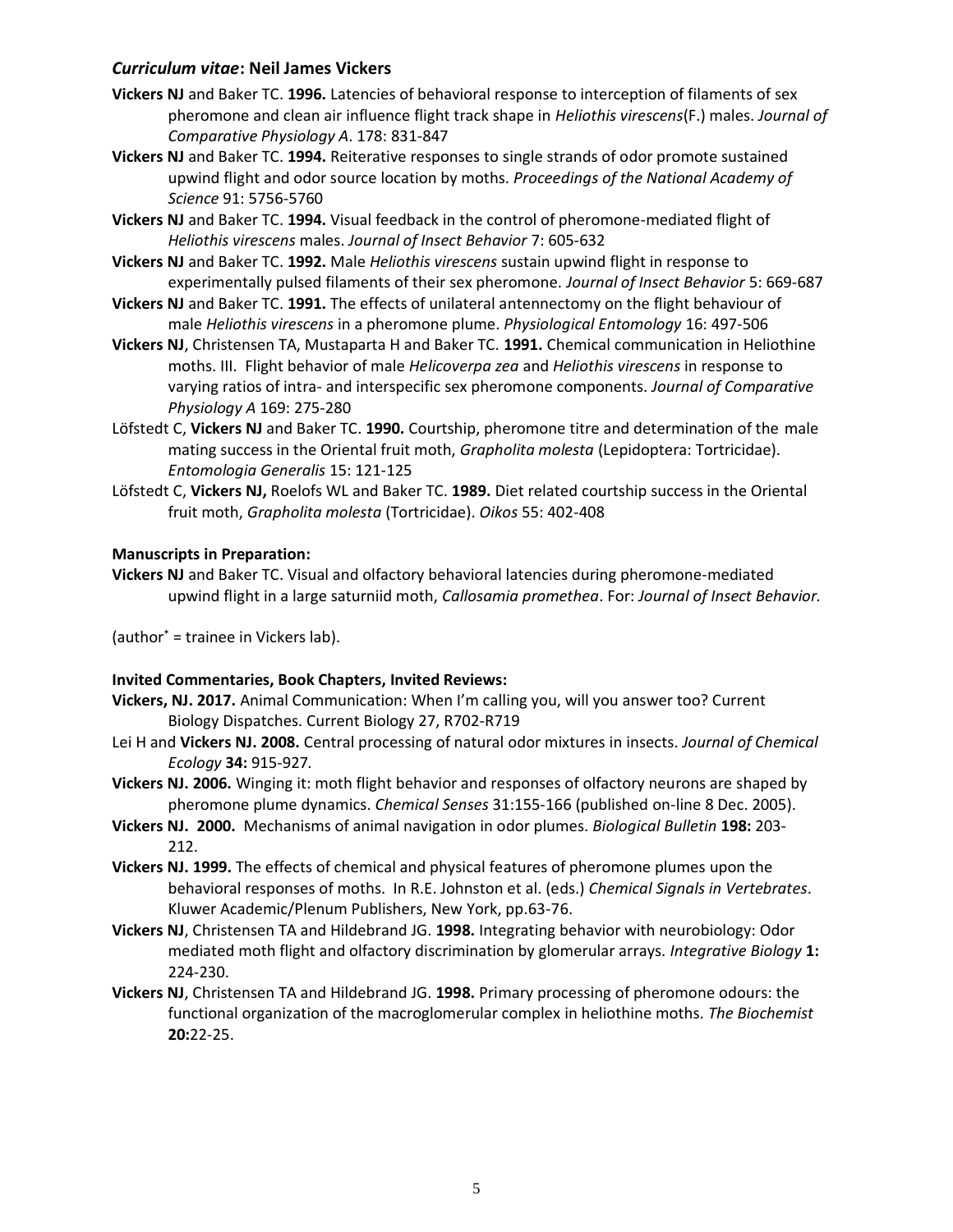- **Vickers NJ** and Christensen TA. **1998.** A combinatorial model of odor discrimination using a small array of contiguous, chemically-defined glomeruli. In C. Murphy (ed.) *Olfaction and Taste XII: An International Symposium.* Annals of the New York Academy of Sciences **855:** 514-516.
- Baker TC and **Vickers NJ. 1997.** Pheromone-mediated flight in moths. In R.T. Cardé and A. Minks (eds.) *Insect Pheromone Research: New Directions.* Chapman and Hall, New York, pp.248-264.
- Baker TC and **Vickers NJ. 1994.** Behavioral reaction times of male moths to pheromone filaments and visual stimuli: determinants of flight track shape and direction. In K. Kunhara, N. Suzuki, and H. Ogawa (eds.) *Olfaction and Taste XI.* Springer-Verlag, Tokyo, pp. 838-841.

# **Invited Book Reviews:**

- **Vickers NJ. 2018.** Review: Pheromone Communication in Moths: Evolution, Behavior and Application. *Animal Behaviour* **135:** 237-238. https://doi.org/10.1016/j.anbehav.2017.11.005
- **Vickers NJ** and Hiller NK. **2007.** Review: Methods in insect sensory neuroscience. *Quarterly Review of Biology* **82:** 57.
- **Vickers NJ. 2004.** Review: Pheromones and animal behaviour: communication by smell and taste. *Journal of Chemical Ecology* **30:** 881-882.
- **Vickers NJ. 2000.** Review: Insect olfaction. *Trends in Neuroscience* **23:** 379.

# **Published Abstracts.**

- Huang, Y-C, **Vickers N,** Hultmark M. **2019.** Mimicking Atmospheric Flow Conditions to Examine Mosquito Orientation Behavior. 72<sup>nd</sup> meeting of the American Physical Society, Division of Fluid Dynamics.
- Huang, Y-C, **Vickers N,** Hultmark M. **2018.** Mimicking Atmospheric Flow Conditions to Examine Mosquito Orientation Behavior. 71<sup>st</sup> meeting of the American Physical Society, Division of Fluid Dynamics. Bulletin of APS 63, #13.
- Huang, Y-C, **Vickers N,** Hultmark M. **2017.** Mimicking Atmospheric Flow Conditions to Examine Mosquito Orientation Behavior. 70<sup>th</sup> meeting of the American Physical Society, Division of Fluid Dynamics. Bulletin of APS 62, #14.
- Huang, Y-C, **Vickers N,** Hultmark M. **2017.** Experimental investigation of a point source scalar in large scale turbulence. 16<sup>th</sup> European Turbulence Conference Stockholm Sweden. (in press)
- **Vickers NJ. 2017.** Symposium Introduction: The Role of Multimodal Sensory Integration in Shaping Behavior Across Diverse Animal Taxa. 39th Annual Meeting AChemS. Chemical Senses 43(4) (2018) e1-136.<https://doi.org/10.1093/chemse/bjy003>
- **Vickers NJ**, Fogarty-Celestino C, Lee S-G, Kleineidam C, Stagg J. **2017.** Functional properties of inhibitory olfactory projection neurons in the moth antennal lobe. 39th Annual Meeting AChemS.

Chemical Senses 43(4) (2018) e1-136.<https://doi.org/10.1093/chemse/bjy003>

- **Vickers NJ. 2000.** Divergence of pheromone blends and olfactory processing in Heliothine moths. *ISOT/ECRO 2000*, p. 212.
- Jansma PL, Landis MA, Hansen LC, Merchant NC, **Vickers NJ** and Tolbert LP. **1997.** The use of data explorer as a 3-D reconstruction tool for microscopy data sets. *Microscopy and Microanalysis* **3, supplement 2:** 1131-1132.
- **Vickers NJ** and Baker TC. **1996.** The effects of plume fine-scale structure upon pheromonemediated behaviors of male moths. *Proceedings of the XX International Congress of Entomology*, p.739.
- **Vickers NJ** and Christensen TA. **1996.** Comparing the Functional and Anatomical Features of Odorant-Defined Glomeruli in Two Closely-Related Insect Species. *Chemical Senses* **21:** 684.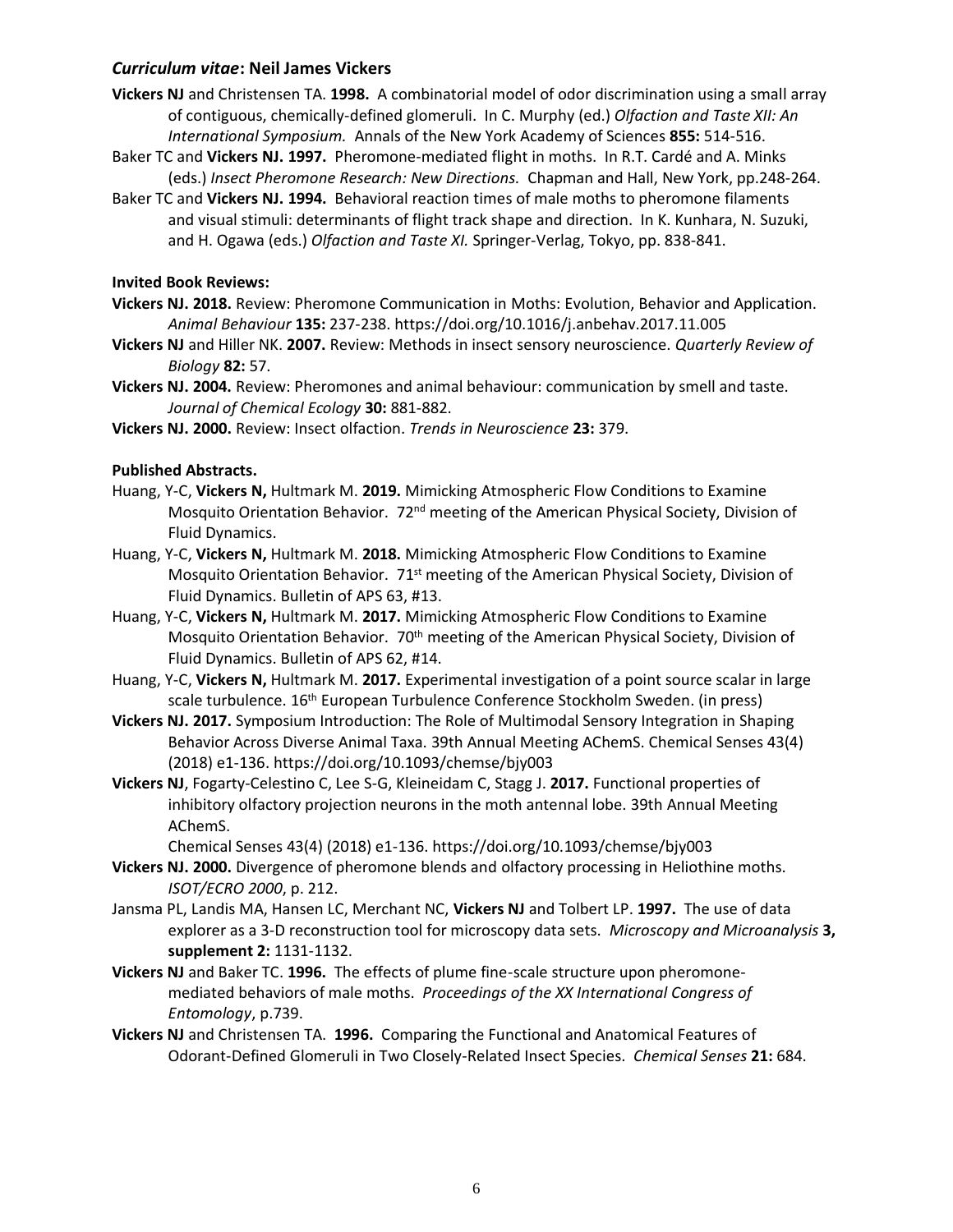- **Vickers NJ** and Baker TC. **1995.** Neuroethology of Attraction and Inhibition of Two Species of Heliothine Moth in Pheromone Plumes Tainted with Antagonistic Compounds. In M. Burrows et al. (eds) *Nervous Systems and Behavior, Proceedings of the 4th International Congress of Neuroethology*, p.400.
- Christensen TA, Mustaparta H, **Vickers NJ** and Hildebrand JG. **1995.** Same Input, Different Output: Two Strategies for Encoding Olfactory Information in the Brains of Two Closely-Related Heliothine Moths. In M. Burrows et al. (eds) *Nervous Systems and Behavior, Proceedings of the 4th International Congress of Neuroethology*, p.399

### **Invited Talks:**

- Department of Biology, University of Cincinnati. March 2018. Interactions between insects and their sensory environment.
- Department of Biology, University of Utah. November 2017. Interactions between insects and their sensory environment.
- Association for Chemoreception Sciences. April 2017. Bonita Springs, FL. Introduction to Program Symposium: The Role of Multimodal Sensory Integration in Shaping Behavior Across Diverse Animal Taxa.
- Insect Navigation Workshop. December 2016. HHMI Janelia Research Campus. Pheromone Plumes and Moth Orientation: A Neuroethological Perspective.
- University of Konstanz, Germany. July 2013. Odor Signals and Moth Behavior
- Science Night Live, Salt Lake City January 2013. Smell: Picking Insect Noses
- Wurzburg, Germany July 2012. International Symposium. Olfaction in Insects Under Debate.Processing Olfactory Information in Higher Brain Centers of the Moth.
- Royal Entomological Society (Chatham, U.K.) September 2011. International Symposium Chemical Ecology: Reception, Detection, Deception. Manipulating Moth Olfactory Pathways Provides Insights into Odour Perception.
- International Society of Neuroethology (Salamanca, Spain) August 2010. Symposium: Chemosensation Sexual Behaviors. Chemosensory contributions to moth pheromone-mediated behavior.
- Gordon Research Conference 'Floral and Vegetative Odors' (Oxford University) August 2009. Moving volatile mixtures in perceptual space: moth olfaction.
- Snowbird Neuroscience Symposium: 'Genetic Models of Behavior' October 2008. Shifting odors: mechanisms underlying divergence in male moth olfactory preferences
- Department of Neurobiology and Behavior, Cornell University, September 2007. Olfactory communication in moths: evolving novel blends and new preferences.
- Department of Biology, University of Utah, September 2007. The moth brain: Making sense from a symphony of information.
- Gordon Research Conference, Big Sky, Montana, August 2006. From scents to sense: odor plumes, Brains and behavior.
- CNS-MMX, Bäckaskog Slott, Sweden, May 2006. Sex pheromones: evolving preferences and processing.
- Max Planck Institute for Chemical Ecology, Jena, Germany, February 2005. Chemical communication: picking the moth brain. Presented in New Directions in Plant-Insect Interactions Symposium
- Modulation of Chemosensory Signaling, Jackson Hole, January 2005. Antennal imaginal disc transplantation: insights into modulatory events.
- Entomological Society of America, November 2004. Dissecting the olfactory system with antennal imaginal disc transplants across species. Presented in Odorant Receptors and Plasticity of the Olfactory System Symposium.

Biozentrum, University of Würzburg, Germany, July 2004. Sexual scents and the discriminating male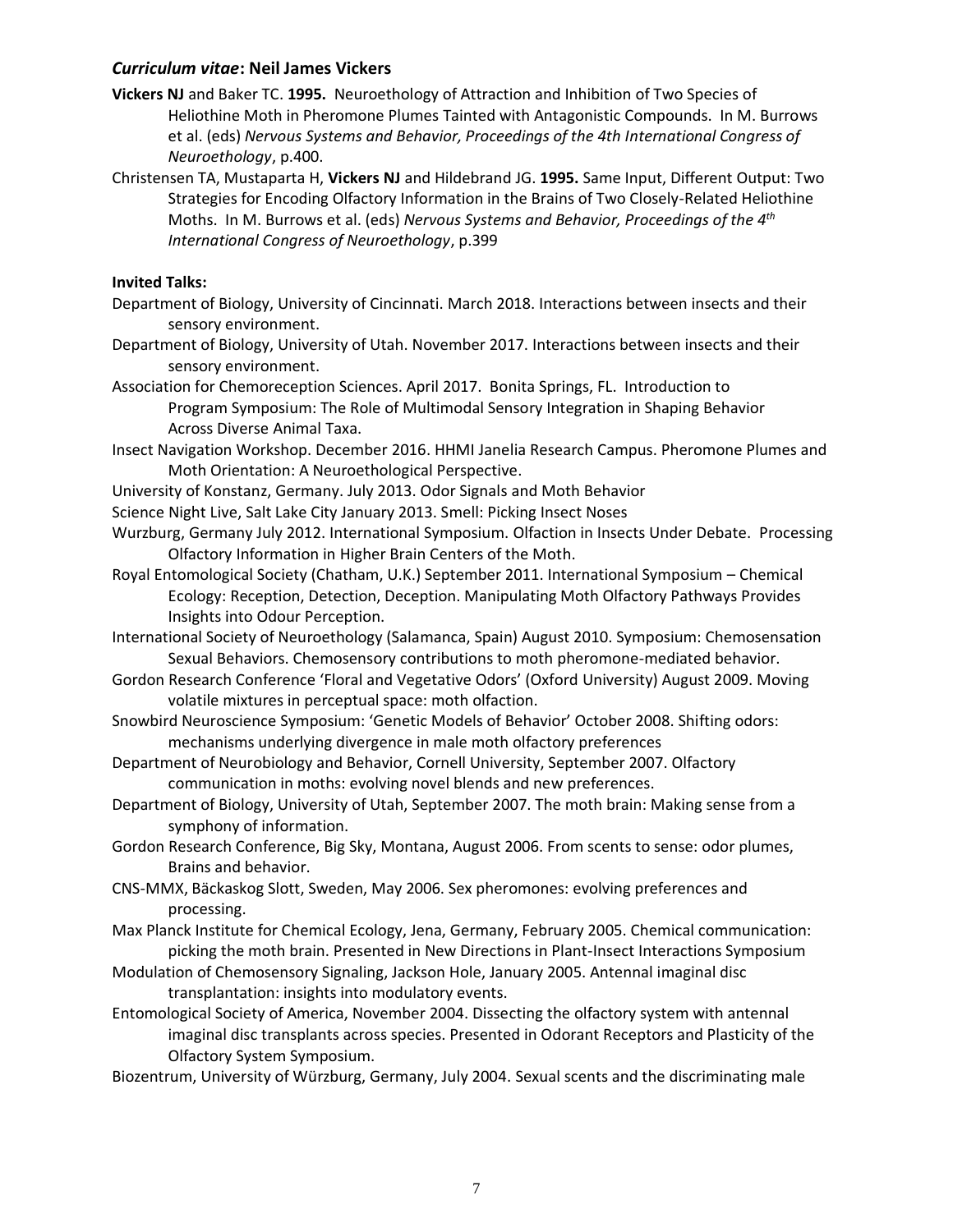moth brain.

- Department of Crop Science, Swedish University of Agricultural Sciences, October 2003. Sexual scents and the discriminating male moth brain.
- Department of Biology, University of Utah, September 2003. Sexual scents and the discriminating male moth brain.
- Department of Biology (Brown Bag Informal Seminar), University of Utah, July 2003. Sex smells: Why pick the noses of bugs?
- AChemS, April 2003. 25 years of social communication: the relevance of behavioral studies to advances in the chemical senses. (Presented in AChemS - 25<sup>th</sup> Anniversary Symposium: Perspectives on the Chemical Senses)
- Department of Entomology, North Carolina State University, February 2002. Sensing scents: Picking the brains of moths.
- International Society of Chemical Ecology, Lake Tahoe, July 2001. Poking a nose in where it doesn't belong: effects of interspecific antennal transplants on olfaction.
- Department of Mathematics, University of Utah, November 2000. Love is in the air: moth pheromones and flight.
- Department of Biology, University of Utah, September 2000. Olfactory processing: picking the brains of heliothine moths.
- Department of Mechanical Engineering, University of Utah, March 1999. Pheromone, filaments and flying EAGs: Upwind flight and moth olfaction.
- Western Society of Naturalists, San Diego, December 1998. Chemical communication and orientation by flying insects.
- ARL, Division of Neurobiology, University of Arizona, October 1998. The neuroethology of pheromone discrimination in noctuid moths.
- Department of Entomology, Purdue University, Indiana, April 1998. Attraction by olfaction: the neuroethology of pheromone-mediated moth flight behavior.
- 2nd International Symposium on Insect Pheromones, Wageningen, Holland, March 1998. Functional organization of the macroglomerular complex in heliothine moths.
- Department of Biology, University of Utah, March 1998. Attraction by olfaction: the neuroethology of moth pheromone-mediated flight.
- Division of Insect Biology, U.C. Berkeley, February 1998. The role of arrays of olfactory glomeruli in moth pheromone-mediated flight.
- Neuroscience Community "Datablitz", University of Arizona, February 1998. Activity in arrays of olfactory glomeruli and the flight behavior of moths.
- National Center for Agricultural Utilization Research, Peoria, Illinois, January 1998. Attraction by olfaction: the behavior and brains of heliothine moths.
- DARPA/ONR Workshop on Plume Tracing and Odor Source Localization, Woods Hole, December 1997. I. Behavioral responses of moths to fine-scale plume structure. II. Olfactory processing temporal and chemical features of odor plumes by moths.
- Chemical Signals in Vertebrates VIII, Cornell University, July 1997. Temporal and chemical features of pheromone plumes and the neuroethology of moth responses.
- Department of Entomology, U. C. Riverside, March 1997. Attraction by olfaction: neurobiology of male moth MGCs.
- XX International Congress of Entomology, Florence, August 1996. The effects of plume fine-scale structure upon pheromone-mediated behaviors of male moths.
- Imperial College, London, September 1994. Filaments, pheromone, and flying EAGs. The ONs and OFFs of pheromone-mediated flight.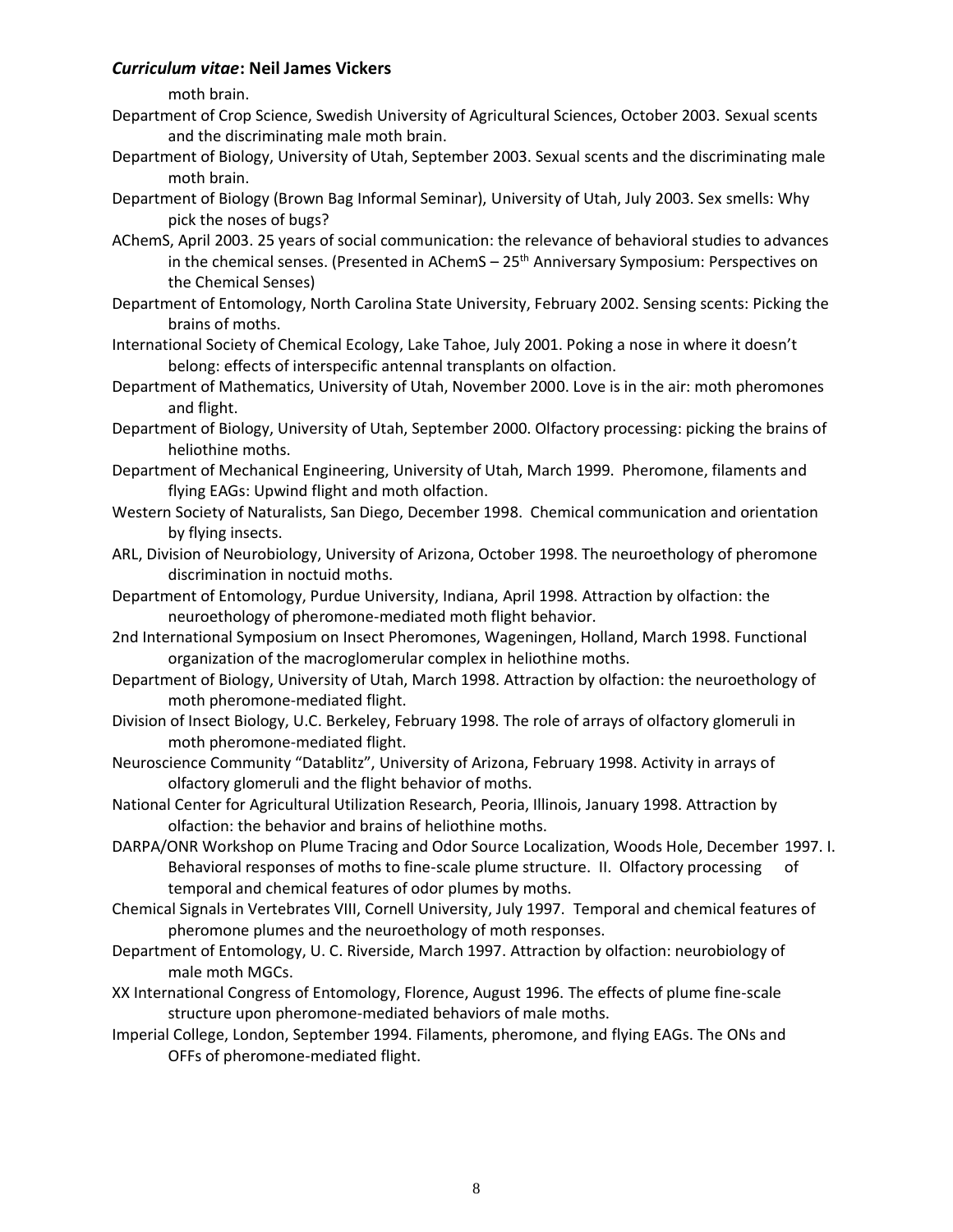- USDA IAABBRL, Gainesville, Florida, April 1994. Filaments and flying EAGs: The neuroethology of pheromone-mediated flight in *Heliothis virescens* males.
- AChemS Annual meeting, Sarasota, Florida, April 1994. Reiterative responses to single strands of odor promote sustained upwind flight and odor source location by moths.
- Nebraska Behavioral Biology Group, Creighton University, Omaha, April 1994. Filaments and flying EAGs: The neuroethology of pheromone-mediated flight in male moths.
- Department of Entomology, Iowa State University, September 1993. Filaments and flying EAGs: The pheromone-mediated flight of male *Heliothis virescens*.
- ARL, Division of Neurobiology, University of Arizona, June 1993. Pheromone-mediated flight behaviors of the tobacco budworm.
- Department of Entomology, U.C. Riverside, November 1992. Pheromone-mediated flight in *Heliothis virescens*.

### **Voluntary or submitted conference talks (presented by N.J. Vickers):**

- International Congress of Entomology, Orlando, September 2016. Function of Lateral Cell Cluster Projection Neurons in Moth Olfactory Processing.
- Entomological Society of America (ESA), Reno, 2008. An integrative approach to understanding divergence in male moth pheromone preference.
- Biology Retreat, Snowbird, October 2005. Gone with the wind: locating an odor source under variable visual conditions.
- Biology Retreat, The Canyons, August 2001. Poking a nose in where it doesn't belong.
- Neuroscience mini-symposium, Snowbird, October 2000. Odor-blend discrimination in two closelyrelated moth species.
- Biology Retreat, Alta, October 1998. The smell of 'fear'omones by scrambled bug brains.
- International Symposium on Olfaction and Taste XII/Association for Chemoreception Sciences XIX, San Diego, July 1997. A combinatorial model of odor discrimination using a small array of contiguous, chemically-defined glomeruli.
- ESA, Las Vegas, December 1995. Comparative physiology and morphology of pheromone-processing projection interneurons in two species of Heliothine moth.
- ESA, Dallas, December 1994. Pheromone-mediated flight in *Heliothis virescens*: Effects of filament concentration and blend quality.
- ESA, Indianapolis, December 1993. Frequency of sex pheromone filament contact determines straight versus zigzagging upwind flight in *Heliothis virescens.*
- ESA, Baltimore, December 1992. Correlation between electroantennogram activity and pheromonemediated flight in the tobacco budworm.
- ESA, Reno, December 1991. The neuroethology of pheromone response in male *Heliothis virescens*.
- ESA, New Orleans, December 1990. Experimentally generated pheromone plume structure affects male *Heliothis virescens* flight behavior.
- International Chemoreception Workshop on Insects (ICWI), Kauai, October 1990. An experimentally generated plume reveals interesting aspects of odor perception in *Heliothis virescens*.
- ESA, San Antonio, December 1989. Aspects of the visual control of flight during pheromone-mediated upwind progress in *Heliothis virescens*.
- ESA, Louisville, December, 1988. Pheromone-mediated flight control in *Heliothis virescens*.
- ICWI, San Diego, October, 1988. Antennal ablation and its effect on upwind progress in male *Heliothis virescens*.

### **Co-authored talks (presenter indicated by \*):**

American Physical Society, Division of Fluid Dynamics, November 2019. Mimicking atmospheric flow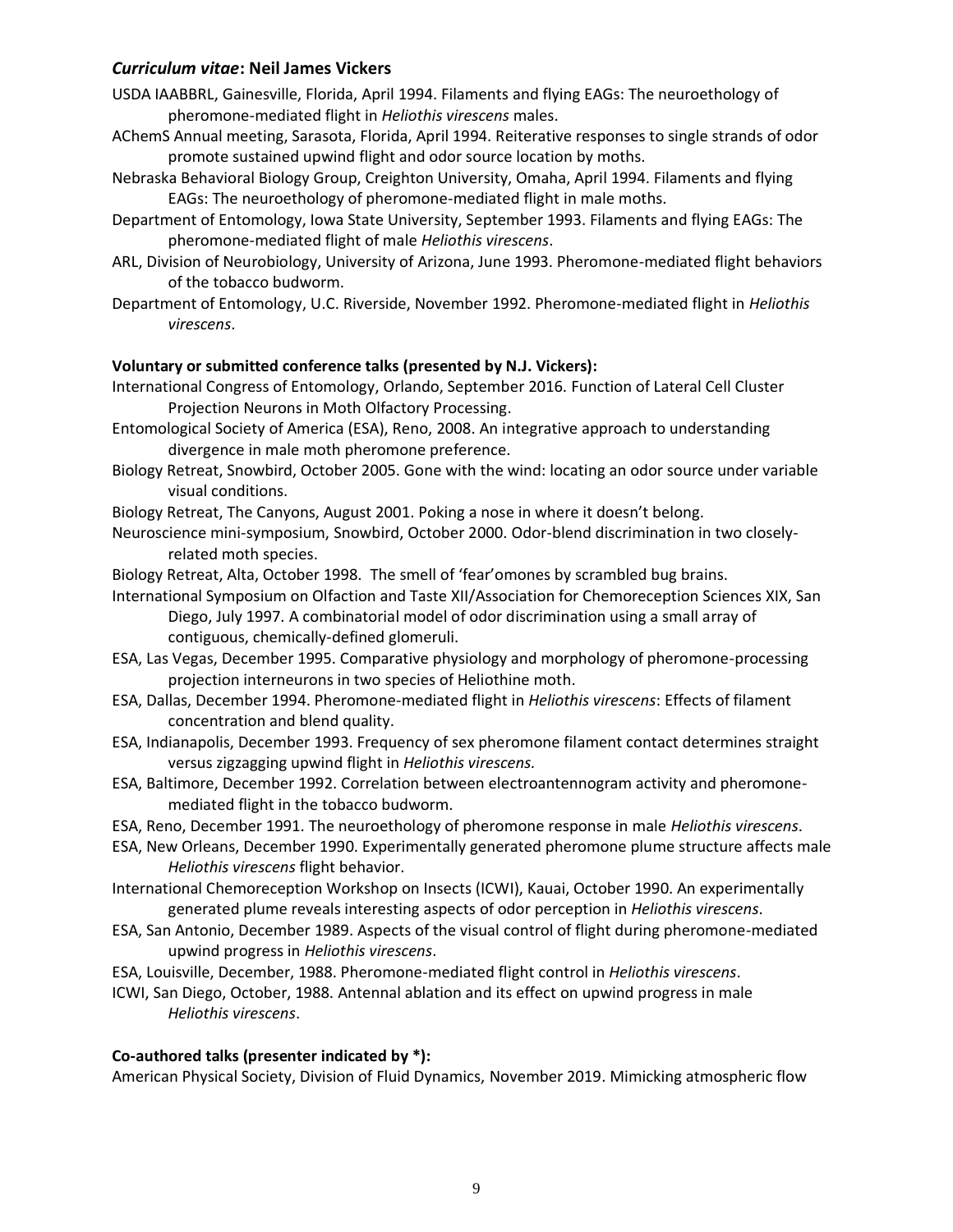conditions to examine mosquito orientation behavior. Huang, Y-C \* , Vickers N**,** Hultmark M. American Physical Society, Division of Fluid Dynamics, November 2018. Mimicking atmospheric flow

conditions to examine mosquito orientation behavior. Huang, Y-C \* , Vickers N**,** Hultmark M. American Physical Society, Division of Fluid Dynamics, November 2017. Mimicking atmospheric flow

conditions to examine mosquito orientation behavior. Huang, Y-C \* , Vickers N**,** Hultmark M. 16<sup>th</sup> European Turbulence Conference Stockholm Sweden, August 2017. Experimental investigation of a point source scalar in large scale turbulence. Huang, Y-C \* , Vickers N**,** Hultmark M.

Entomological Society of America, Ft. Lauderdale, December 2005. Olfactory receptor neuron responses from *Heliothis subflexa* x *Heliothis virescens* hybrid males. Baker TC\* , Quero C, Ocheing' S, Vickers NJ.

European Symposium on Insect Taste and Olfaction, Sardinia, Italy, November 2005. Behavior and ORN responses of hybrid heliothine moths explained by co-expression of two sex pheromone receptors on a single type of ORN. Baker, TC\* and Vickers, NJ.

International Society for Chemical Ecology, Washington, D.C., August 2005. Heliothine moth olfaction. Baker TC\* , Vickers NJ, Lee S-G

AChemS, Sarasota, April 2003. Processing of odor blends in the insect antennal lobe. Kleineidam C\* , Linn Jr. CE, Vickers NJ.

# **Poster Presentations:**

### *Association for Chemoreception Sciences* (Florida).

April 2017. Vickers NJ, Fogarty-Celestino C, Lee S-G, Kleineidam C, Stagg J. Functional properties of inhibitory olfactory projection neurons in the moth antennal lobe. April 2010. Lee SG, Poole KR, Linn, Jr. CE, Vickers NJ. Behavioral and olfactory consequences

of slipping imaginal discs between two moth species.

April 2006. Hillier NK, Hamilton J, Horovitz J, Vickers NJ, Gould FL. Shifts in the use of two aldehydes and the evolution of olfactory communication in heliothine moths. Lee S, Carlsson MA, Hansson BS, Vickers N, Baker TC. Comparative functional morphology of male-specific glomeruli in two heliothine moth species, *Helicoverpa zea* and *Heliothis subflexa.*

April 2005. Hillier NK, Vickers NJ, Groot AT, Bennett J, Gould FL. A simple shift in peripheral olfactory specificity is associated with divergent male moth behavioral preference.

April 2004. Hillier NK, Vickers NJ, Linn C. Inter- and intra-species antennal imaginal disc transplants: behavior, sensory and central olfactory neurophysiology. Vickers NJ, Hillier K, Groot A, Gould F. Olfactory communication: evolving new blends and novel preferences.

April 2003. Vickers NJ. Genetic control of olfactory characteristics in male moths. Hillier NK and Vickers NJ. The role of heliothine hairpencil compounds in female *Heliothis virescens* behavior and mating.

April, 2002. Kleineidam C, Linn Jr. CE, and Vickers NJ. Representation of pheromone blends by projection neurons in heliothine moths.

April, 2001. Linn Jr. C and Vickers N. Effect of antennal grafts between two moth species on olfactory processing of sex pheromones.

April, 1999. Vickers NJ, Christensen TA, Baker TC and Hildebrand JG. Odor plume structure and dynamics: electrophysiological measurement and central processing.

April, 1998. Vickers NJ and Christensen TA. Temporal structure of pheromone plumes: simultaneous recordings from electroantennograms and single projection neurons in the antennal lobes of male moths.#

April, 1996. Vickers NJ and Christensen TA. Comparing the Functional and Anatomical Features of Odorant-Defined Glomeruli in Two Closely-Related Insect Species.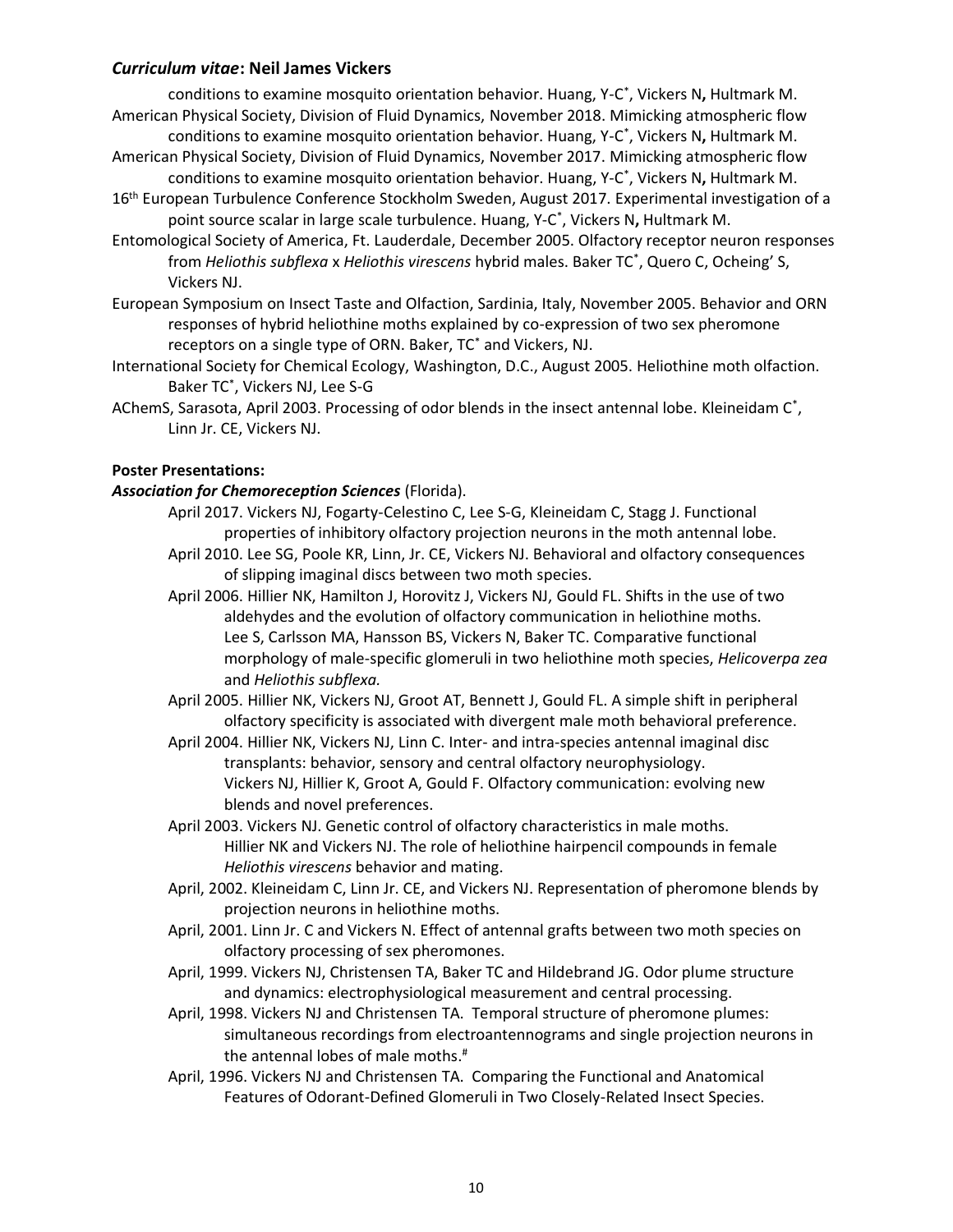- April, 1995. Vickers NJ, Mafra-Neto A and Baker TC. Inhibition of upwind flight in a pheromone plume tainted with a behavioral antagonist is correlated with deformed responses to single filaments.
- April, 1994.Vickers NJ and Baker TC. Reiterative responses to single strands of odor promote sustained upwind flight and odor source location by moths.

# *Entomological Society of America*

# Austin, November 2013

Crespo JC, Vickers NJ and Goller F. Influence of ambient temperatures on the pre-flight and flight activities of pheromone-stimulated male moths

### Reno, November 2008

Lee SG, Poole K, Linn Jr CE, Vickers NJ. Sex pheromone information processing in interspecies antennal imaginal disc transplants

### Salt Lake City, November 2004

Hillier K, Vickers N. Physiology and glomerular projections of olfactory receptor neurons on the antenna of female *Heliothis virescens* (Lepidoptera:Noctuidae) responsive to behaviorally relevant odors.

Vickers NJ, Hillier K, Groot A, Gould F. Olfactory communication: evolving new blends and novel preferences.

### San Diego, December 2001

Vickers NJ. Heritable characteristics influence olfactory discrimination by hybrid moths.

### Montréal, December 2000

Vickers NJ. Courtship pheromones: behavior and olfaction in heliothine moths. Linn Jr. C, Vickers N. and Roelofs WL. Effect of antennal grafts between two moth species on olfactory processing of sex pheromones.\*\*

### *Goettingen Conference* (2003)

Kleineidam C, Vickers NJ and Linn CE. Lateral inhibition in the insect antennal lobe.

### *International Congress of Neuroethology*

#### College Park, MD, August 2012

Crespo JC, Vickers NJ, Goller F. Recruitment of motor units in flight muscles accounts for pheromone-mediated modulation of pre-flight heating rates in male moths.

#### Vancouver, BC, Canada, July 2007

Vickers NJ, Hillier K, Estock M, Katz R, Gould F. Shifting odors: mechanisms underlying divergence in male moth pheromone preference.

#### San Diego, CA, August 1998

Vickers NJ and Christensen TA. Integrating the chemical and temporal features of odor plumes in the insect olfactory system.

### Cambridge, England, September, 1995

Vickers NJ and Baker TC. Neuroethology of Attraction and Inhibition of Two Species of Heliothine Moth in Pheromone Plumes Tainted with Antagonistic Compounds.\*

Christensen TA, Mustaparta H, Vickers NJ and Hildebrand JG. Same Input, Different Output: Two Strategies for Encoding Olfactory Information in the Brains of Two Closely-Related Heliothine Moths.\*

#### *Society for Neuroscience*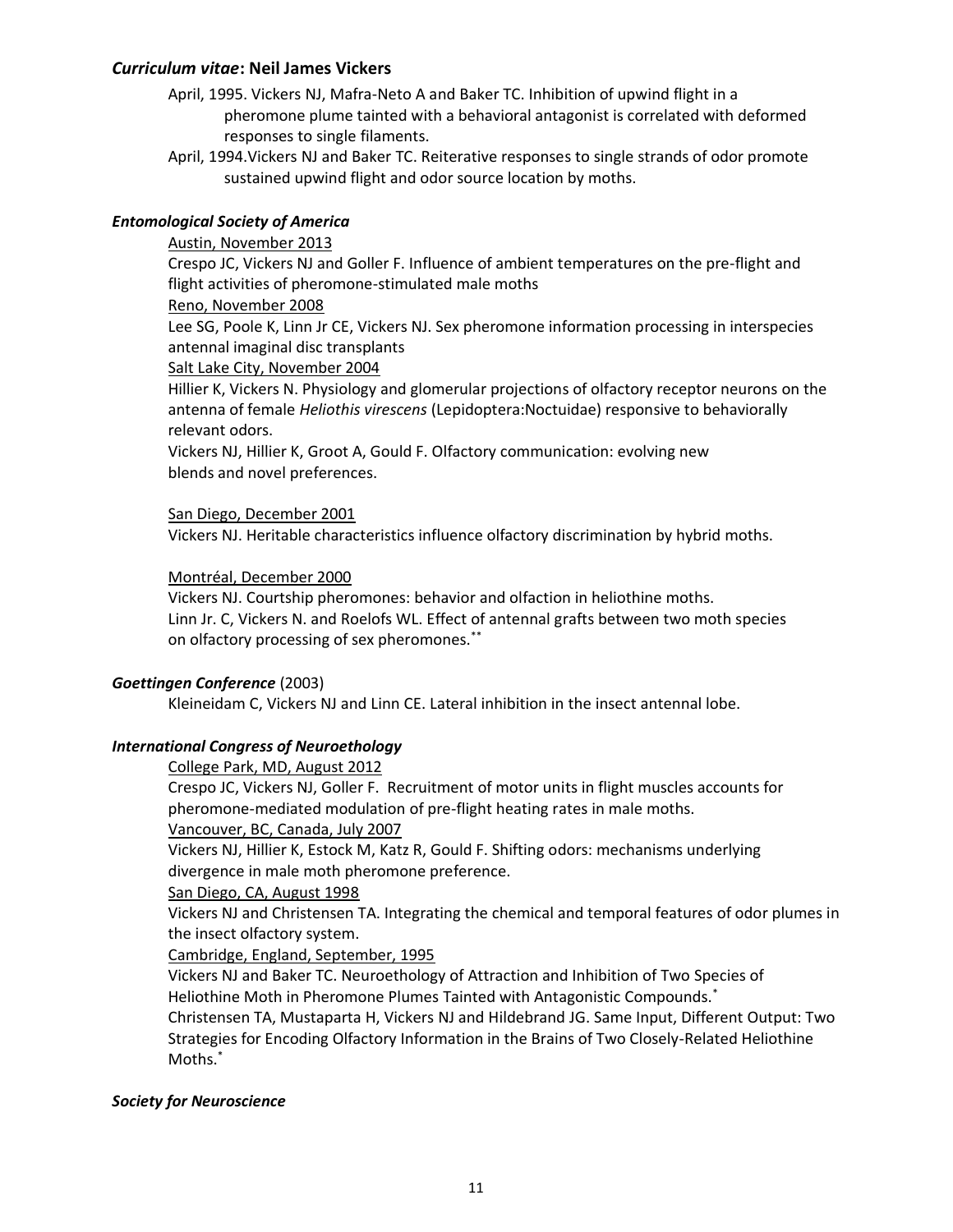### San Diego, October 2004

Fogarty CM, Vickers NJ. Lateral and medial cell body olfactory projection neurons in the moth antennal lobe: a morphological and physiological comparison.

### New Orleans, November 2003

Fogarty CM and Vickers NJ. Integration of visual and olfactory cues during upwind flight by male heliothine moths.

Vickers NJ, Hillier K and Linn CE. Similar olfactory but different behavioral outcomes from interand intra-species antennal imaginal disc transplants.

### Orlando, November 2002

Fogarty CM and Vickers NJ. Latency to casting after loss of an odor plume is affected by visual feedback.

Vickers, NJ and Linn Jr. CE. Processing of pheromone blends in the olfactory lobe following inter-species imaginal disc transplantation.

O'Chieng SA, Poole K, Linn C, Vickers N, Roelofs W and Baker T. Unusual pheromone receptor neuron responses in moth antennae dervied from inter-species transplantation of antennal imaginal discs.

New Orleans, November 2000

Linn Jr. C, Vickers N and Roelofs WL. Effect of antennal grafts between two moth species on olfactory processing of sex pheromones.

### *International Society of Chemical Ecology*

### Jena, Germany July 2007

Hillier NK, Vickers NJ, Estock M, Katz R, Gould FL. Mechanisms of olfactory preference: divergence of pheromone attraction in male moths Lake Tahoe, July 2001

Vickers NJ. Heritable characteristics influence olfactory discrimination by hybrid moths.<sup>\$</sup>

### *ISOT/ECRO Joint meeting* (Brighton, UK, July 2000)

Vickers NJ. Divergence of pheromone blends and olfactory processing in Heliothine moths.\***\***

### *Society for Integrative and Comparative Biology*

### Austin, January 2014

Crespo JC, Vickers NJ and Goller F. Influence of ambient temperatures on the pre-flight and flight activities of pheromone-stimulated male moths (poster)

#### Charleston, SC, January 2012

Crespo JC, Vickers NJ, Goller F. Female pheromones modulate muscle activation patterns for pre-flight warm-up in male moths (oral)

#### Salt Lake City, January 2011

Crespo JC, Goller F, Vickers NJ. Olfactory modulation of pre-flight shivering behavior in male moths. (Winner best poster presentation in the Comparative Physiology & Biochemistry Division)

Lee S-G, Linn Jr. CE, Poole K, Vickers NJ. Behavioral and physiological studies of sex pheromonal olfaction in interspecific antennal imaginal disc transplants.

# also presented at Western Nerve Net, Tucson, AZ (Apr. 1998) and Intermountain Chapter of SFN, Salt Lake City, UT (Nov. 1998).

\* also presented at The International Symposium on Neurons, Networks, and Motor Behavior (Nov. 1995) and Arizona Neuroscience 1996 (Jan. 1996). Tucson, AZ

\*\* also presented at Chemosensory visualization workshop. Jackson Hole, WY. Feb. 2001.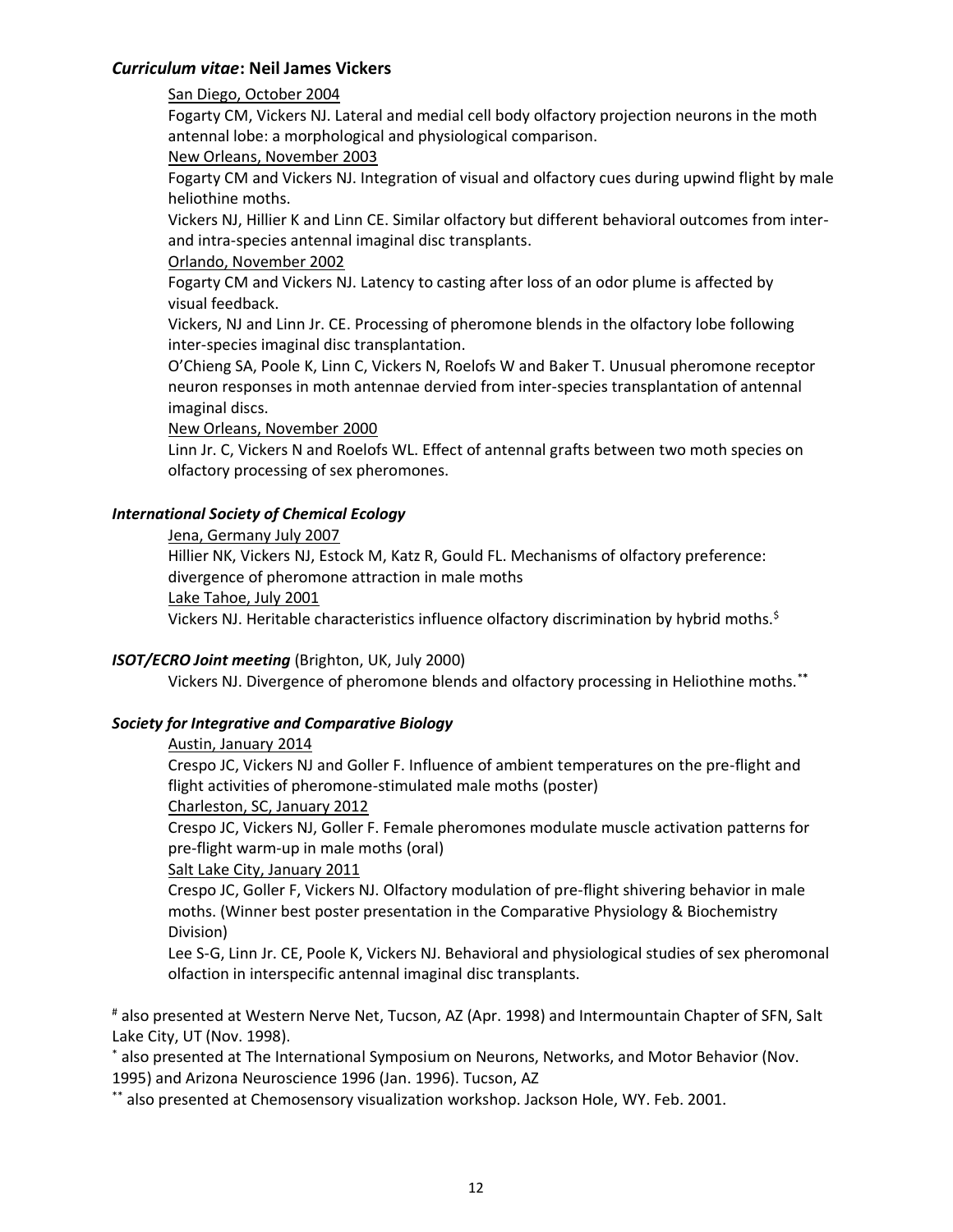$\frac{1}{2}$  also presented at Intermountain Chapter for SFN. Provo, UT. Oct. 2001.

### **Scientific Memberships and Affiliations (current)**

- 2016 Association for Chemoreception Sciences
- 1998 Program in Neuroscience, University of Utah
- 1998 Genetics Training Grant, University of Utah (participant)
- 1995 International Society of Neuroethology
- 1991 Sigma Xi
- 1987 Associate of the Royal College of Science

### **Teaching:**

#### Classes Taught:

### **Undergraduate Courses**

- BIOL. 2420, Human Physiology (Fall semester). 4 CR lecture course. Fall 2019 (co-taught with Dr. Franz Goller).
- BIOL. 3325, Comparative Physiology Laboratory. 2002 2014; 2017 current (Spring semester). 3 credit laboratory course. Stand-alone laboratory course, includes one lecture and one discussion with students attending one of two laboratory sections each week.
- BIOL. 3320, Comparative Physiology. Spring 2000 & 2001. 3 credit lecture course. Spring 2000 (co-taught with Dr. David Carrier); Spring 2001 (co-taught with Dr. Franz Goller)
- BIOL. 3325, Comparative Physiology Laboratory. Spring 2000 & 2001. 1 credit laboratory course. Spring 2000 (co-taught with Dr. David Carrier); Spring 2001 (co-taught with Dr. Franz Goller).
- BIOL. 3480/5480, Biography of an Urban Stream. Contributed lecture (summer 2017)
- BIOL. 3960, Faculty Research seminar (Fall 2016 2019). Contributed lecture
- BIOL. 4955 (Individual Research sponsor). 1 student (Fall 2019)
- BIOL. 4955 (Individual Research sponsor). 1 student (Fall 2020)

Biology Honors thesis reviewer (ad hoc – 1 review, Spring 2018)

#### **Graduate Courses**

BIOL. 7964, Advanced Topics in Ecology & Evolution, organizer and lecturer (9 students). Spring 2019

- BIOL. 7964, Advanced Topics in Ecology & Evolution 2010 2018: Contributed lecture on Behavioral mechanisms.
- BIOL. 7406-001. Speakerfest, EEOB graduate students. Course coordinator, Fall 2017
- BIOL. 7963-2, Graduate Core Seminar Fall 1999: "Sixth Senses" in Animals, an integrative discussion of specialized sensory capabilities. 7 participants (co-taught with Dr. Franz Goller).
- BIOL. 7963-1, Graduate Core Seminar Spring 1999: Animal Communication: Physiology, Behavior, Ecology, and Evolution. 15 participants (co-taught with Dr. Franz Goller).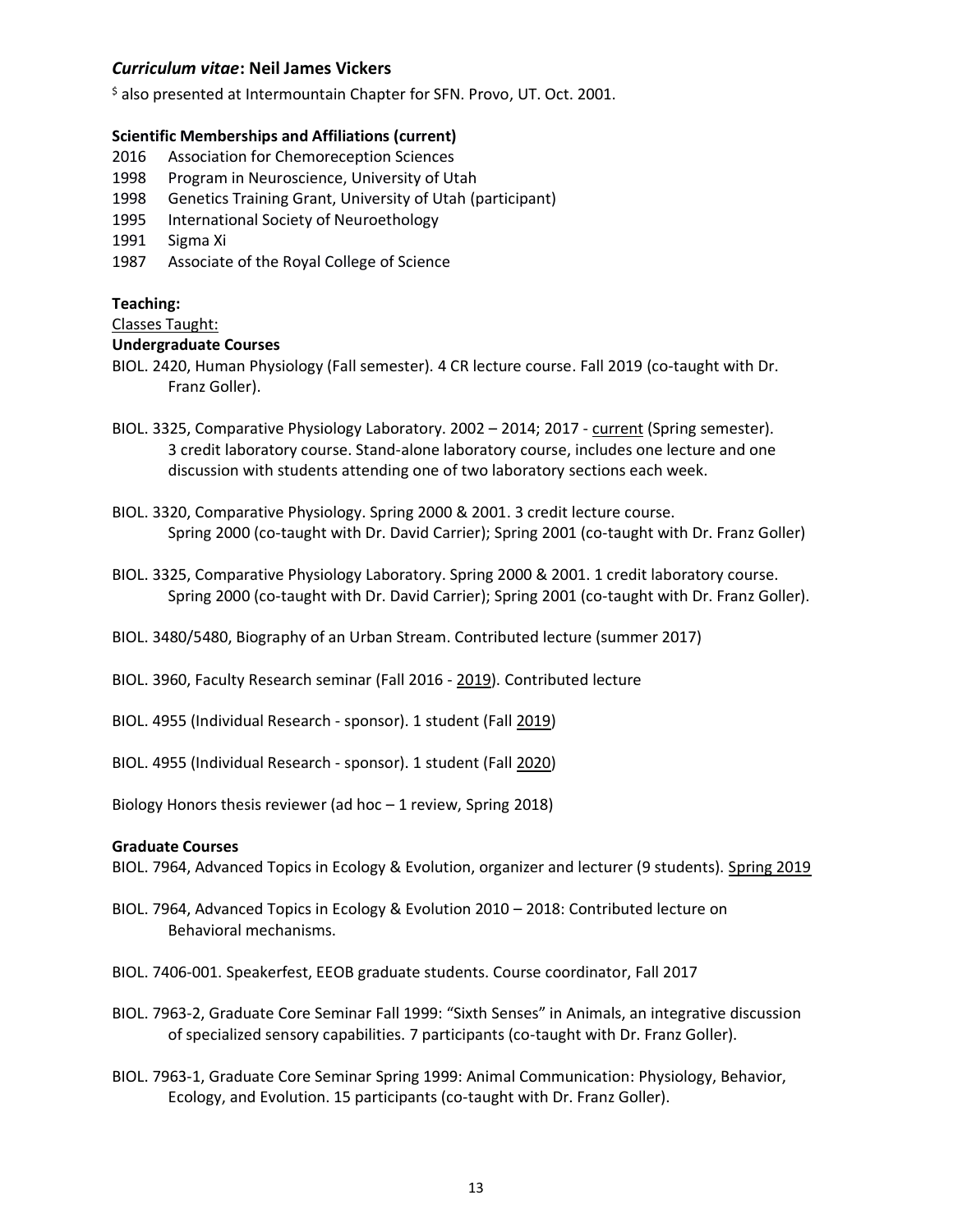**Trainees:**

Postdoctoral Trainees:

**Christoph Kleineidam**, Ph.D. (University of Würzburg, Germany). August 2001-December 2002. Current position: Lecturer (non-tenure track), University of Konstanz, Germany

**N. Kirk Hillier**, Ph.D. (Memorial University, Newfoundland, Canada). October 2001- June 2007. Current position: Professor (tenure-track), Dept. of Biology, Acadia University, Canada.

**Seong-Gyu Lee**, Ph.D. 2007 (Penn State University). August 2007 – April 2014.

**José G. Crespo**, Ph.D. 2014 (University of Utah). January 2014 – August 2015.

**Deidra Jacobsen,** Ph.D. 2019 (Cornell University). Dr. Jacobsen is working independently under my supervision. September 2020 – current.

# Graduate Students:

Doctoral Students:

**Christine Fogarty-Celestino** B.S. SUNY Geneseo (2000). June 2001 – August 2006 (Neuroscience Program, Graduate Research Fellowship 2003-2004). Current position: High-school science teacher and Director of Academy of Science, Juan Diego Catholic High School, Draper, Utah. Awards/Recognition (post-graduation):

Utah Biology teacher of the year (2013)

Recipient of 2015 Governor's Medal of Science (education)

**José G. Crespo** August 2007 – December 2013 (Biology Program, Graduate Research Fellowship (2011- 2012).

Awards/Recognition (as graduate student)

NSF Doctoral Dissertation Improvement Grant (2011)

Best Student Poster, Society for Integrative & Comparative Biology (2011)

Sigma Xi Grant-in-Aid (2012)

Best Paper Award (Journal of Experimental Biology 215:2203-2209) – Appreciation for the Biology of Insect Pests, Ambrosia Symbiosis Research Group and TREE Foundation (2012)

**Kirsten Meredith** August 2018 – current

Neuroscience Program Rotation students: Fred Federer, Christine Fogarty, Paula Lombardo, Linda Kübler, Arie Sitthichai.

# Post-graduate students (with ensuing training when known):

Matthew Pond (MD, George Washington Medical School), Paul Dunlavy (MD), Allison Locatelli (Director Research Operations, VP Research Office, University of Utah), Lindsey Enright, Jeffery Stagg (MD, Texas Tech Medical School, El Paso; currently Urology, Mayo Clinic Phoenix, AZ)

# Undergraduate Students:

Alan Pack, Brooke Rhead, Harmony Baldwin (BioURP), David Kelly (BioURP, Steven D. Durrant Scholarship, Golden Key Scholarship, currently plastic hand surgeon, Phoenix, AZ), Keri Swearingen, James Celestino, Kim Iceman (BioURP, Biology Dept. Scholarship 2003-2004, 2004-2005, currently Assistant Professor, University of Louisville), Brittany Sweeten, Mara Grimes-Graeme, June-woo Park, Christine Sembrano, Katy Schramm, Heidi Paine (BioURP), Alyssa Draper, Meggan McDowell (ACCESS), Jeffery Stagg, Madison Finch, Nathan Smith, Laura Slusser (ACCESS), Dustin Ragland, Vista Lloyd (UROP, Summer 2018), Kirsten Meredith, Chris Marston (UROP, 2018), Alex Moss, Sophia Perez (Honors thesis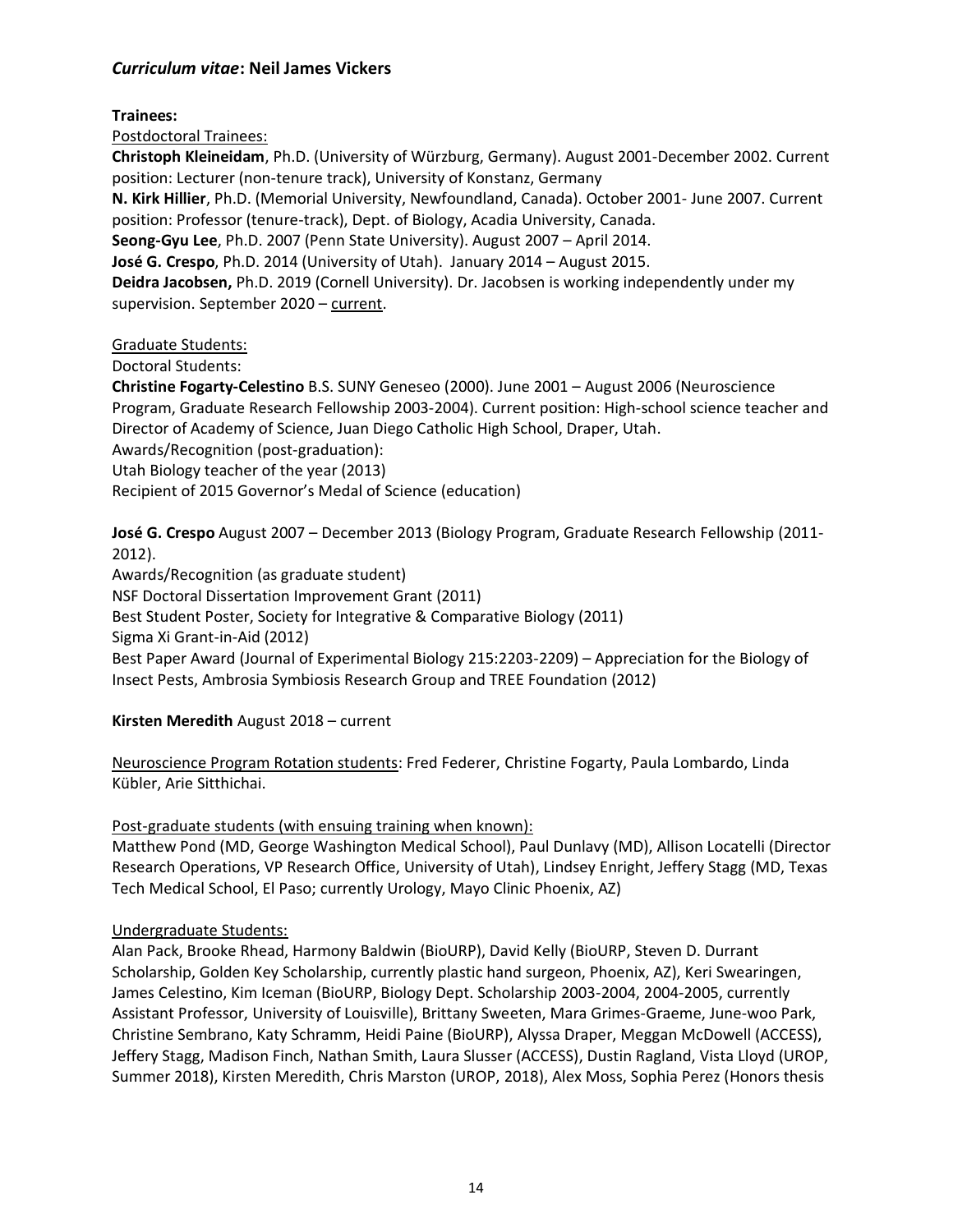research, Spring 2020), **Amelia Slusser 2018 – present** (Ryan Watts scholarship, Spring 2018), **Ruby Jane Mathewson** (Biol. 4955, Spring 2021), **Kaia Jay** (ACCESS, Spring 2021) (current students in bold),

### High School Students:

Elena Gradillas (summer 2001, graduated UCSD 2006); Shawn Komlos (summer 2003, graduated University of Utah), Molly Wheeler (summer 2006, 2007, graduated University of Utah 2013), Cesia Dominguez

#### Visiting Scholars:

Yongjun Du, Wenzhou Medical College, China. February 2011. Single cell electrophysiology

Henry Fadamiro, Auburn University. 2007. Single cell electrophysiology.

### **Service Activities:**

Opponent for examination of Mikael Carlsson Ph.D. dissertation, October 2003: A sensory map of the odour world in the moth brain. Swedish University of Agricultural Sciences, Alnarp, Sweden.

### Reviews for external RPT Decisions:

Cornell University (1), University of Oklahoma (1), Swedish University of Agricultural Sciences (1), Notre Dame University (1), University of Saskatchewan (1).

### Departmental Committees:

Graduate Student Committees. (Ph.D., Biological Sciences unless stated, year of completion in parentheses):

**Current:** Emerson Arehart (Adler), Alicia Boynton (Carrier), Chelsea Gosney (Caron), Jinzhi Li (Caron), Alex MacKenzie (Neuroscience, Caron), Kirsten Meredith (Chair).

**Former:** Kyephuong Luong (2020, Rose); Sarah Garcia (2018, Goller), José Crespo (Chair, 2014), Fred Federer (Neuroscience, 2010, Angelucci), Christine Fogarty (Chair, Neuroscience, 2006), Richard Green (2003, Rose), Thomas Hills (2002, Adler), Elizabeth Jarrell (left program 2008), Mark Lehmkuhle (Bioengineering, Normann, 2004), Kyphuong Luong (2020, Rose), Dukgun Kim (MS, Clayton 2008), Stephen Odom (left program 2015), Stephanie Plamondon (Neuroscience, 2007, Rose), Craig Walker (2006, Maricq), Rebecca Walter (2007, Carrier), Sara Zala (2003, Goller).

 General: Admissions (co-chair, 2006 – 2007), Auxiliary Faculty Oversight (2007), BioURP Steering (2003-2005), Curriculum (1999-2001), Communications (2001-2003), Computer (2002-2004), Executive (2004-2005, 2007), Safety (2003-2006), Teaching Labs (Spring 2005-2007). Outreach (2016-2017), Curriculum Reform Task Force (2016-2018), Alumni Relations/Development, Chair (2017-2020).

Retention, Promotion, & Tenure Markus Babst (2017, promotion to Professor) Sophie Caron (2018, 4<sup>th</sup> year formal review) Elected Chair of SBS RPT Advisory Committee Chair 2019-2020 (Fall 2019: 4 formal reviews, 3 informal), 2020 -21 (established formal/informal committees, letter solicitations for formal reviews – appointed co-Director July 1, 2020 passed RPT Chair to Dr. John Longino).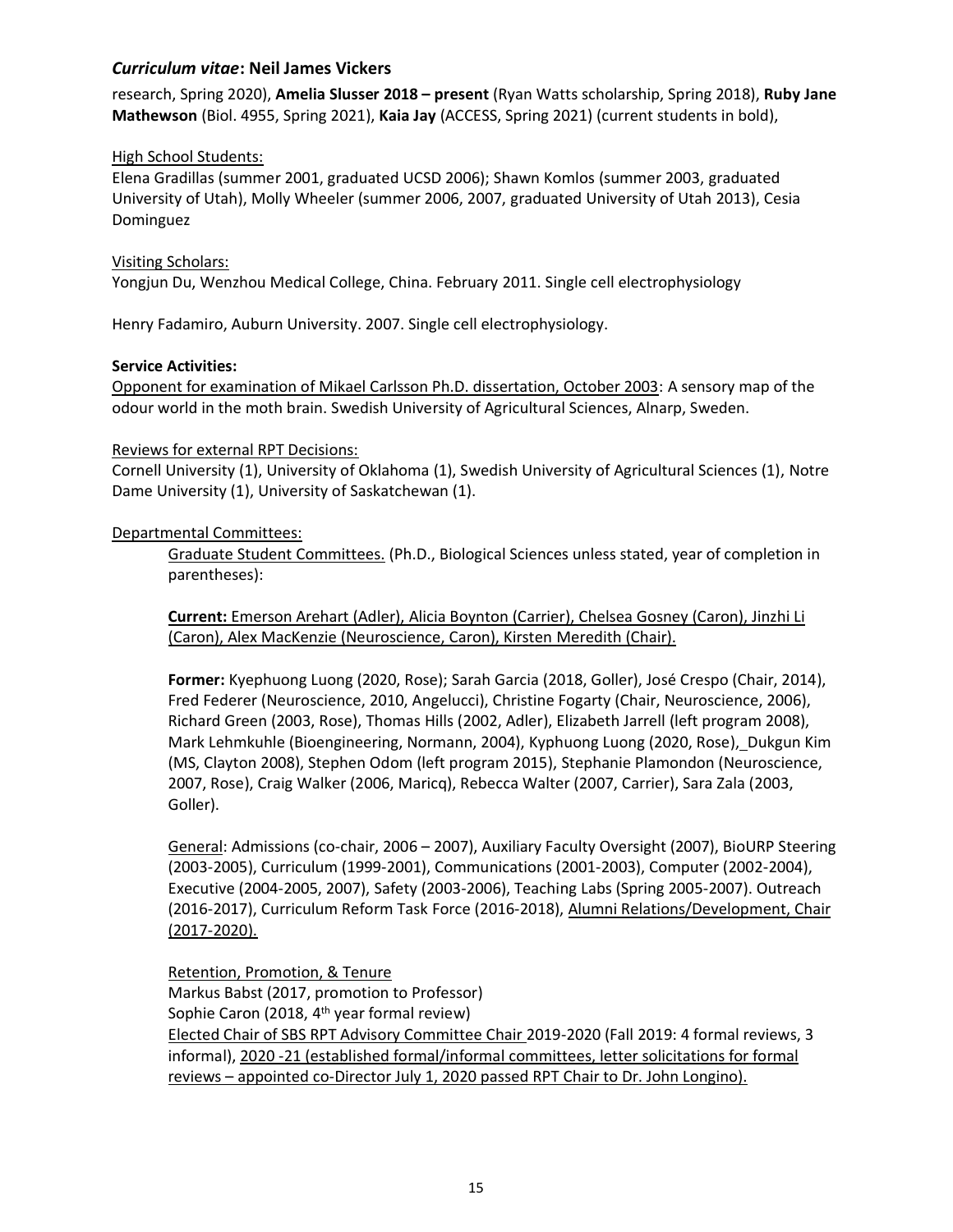Tenured Faculty 5<sup>th</sup> Year review

Biology Tenured Faculty Review (TFR) committee Spring 2018 (3 reviews) Elected Chair of TFR committee Spring 2019 (5 reviews)

Search Committees: Biochemistry Search (2000-2001), EEOP (2004-2005).

College of Science committees: Convocation Committee - Biology Representative (2003), Science Day (Biology representative, 2007, 2016, 2017), College of Science Council (Aug. 2016- Aug. 2018)

Campus committees: Interdepartmental Program in Neuroscience, Graduate Admissions (1999-2006, cochair 2000, chair 2001-2006). Institutional Biosafety Committee (Aug. 2016-Jul. 2019)

Academic Senate (elected to serve Aug. 2018 – Jul. 2021).

### Seminar Speakers Hosted:

| <b>Biology</b>      | Dr. Diana Six, Ecosystem & Conservation Sciences, University of Montana   |
|---------------------|---------------------------------------------------------------------------|
|                     | (February 2021)                                                           |
|                     | Dr. Lindy McBride, Princeton University (March 2018)                      |
|                     | Dr. Yehuda Ben-Shahar, Biology, Washington University (March 2011)        |
|                     | Dr. Bill Hansson, Evolutionary Neuroethology, Max Planck Institute, Jena, |
|                     | Germany (Spring 2007)                                                     |
|                     | Dr. Karen Mesce, Entomology and Neuroscience, U. Minnesota (Spring 2006)  |
|                     | Dr. Robert Raguso, Biological Sciences, U. South Carolina (Spring 2005)   |
|                     | Dr. Fred Gould, Entomology, NCSU (Spring 2003)                            |
|                     | Dr. Richard Zimmer, Biology, UCLA (Spring 2000)                           |
| <b>Neuroscience</b> | Dr. Tom Christensen, Neurobiology, U. Arizona (Spring 2005)               |
|                     | Dr. John Hildebrand, Neurobiology, U. Arizona (Spring 2001)               |

### Grant Review Panels:

Pacific Southwest Center of Excellence in Vector Biology. March 2019. Written reviews of 3 proposals. Total # of proposals discussed by panel: 10

NSF, IOS – Activation pre-proposal panel (virtual panel). March 2014. Written reviews of 17 proposals. Total # of pre-proposals reviewed by panel: 62.

NSF, IOS – Activation pre-proposal panel. March 2013. Written reviews of 16 proposals. Total # of pre-proposals reviewed by panel: 91.

NSF, IOS – Neural Systems Cluster CAREER panel (virtual panel due to Hurricane Sandy). October 2012. Written reviews of 11 proposals. Total # of grants reviewed by panel: 60

NSF, IOS – Activation pre-proposal panel (virtual panel). March 2012. Written reviews of 19 preproposals. Total # of pre-proposals reviewed by panel: 32

NIH, CSR – Vector Biology. October 2010. Written reviews of 4 grants. Total # of grants reviewed by panel: 49

NSF, October 2007. Written reviews of 11 grants. Total # of grants reviewed by panel: 76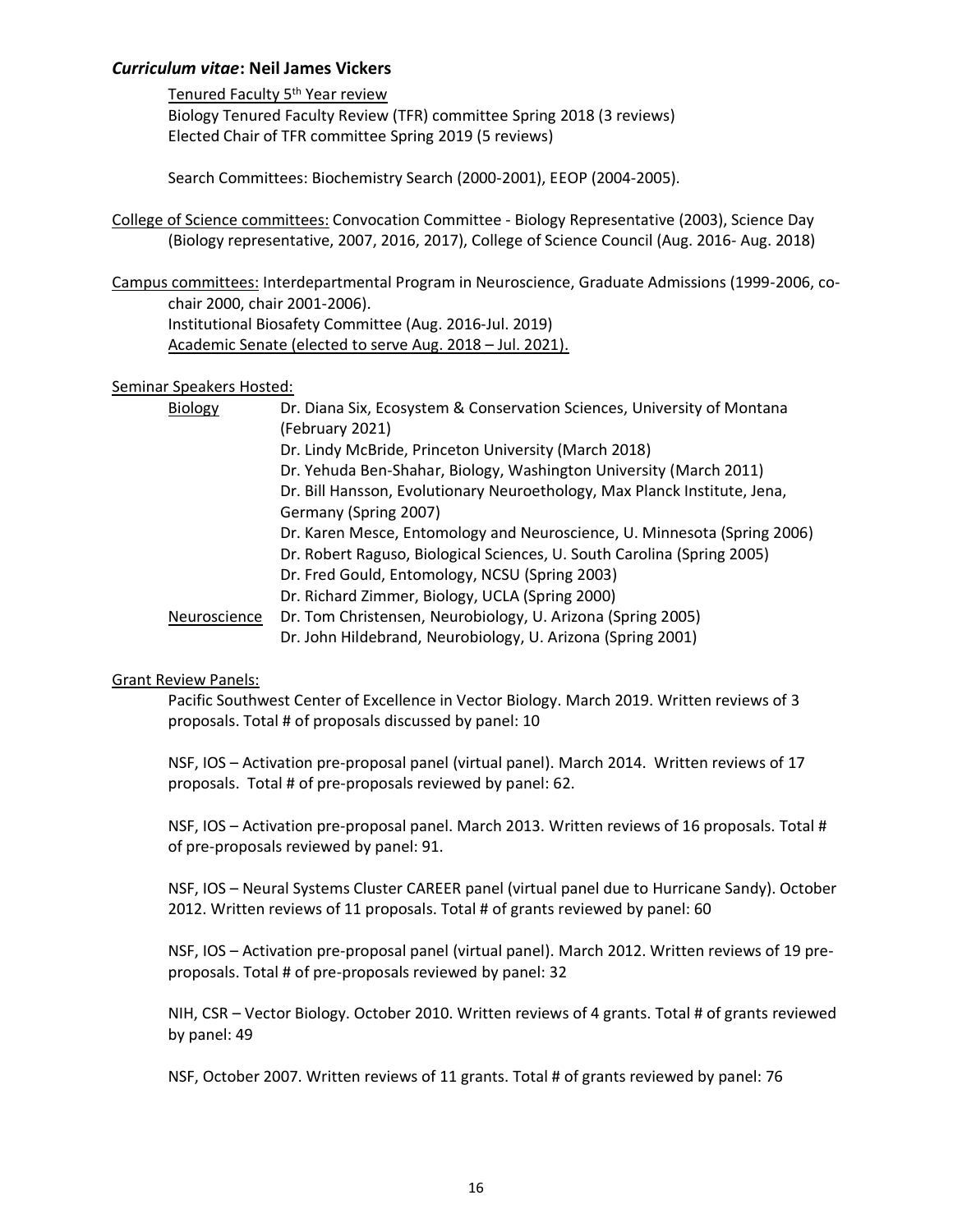USDA, Organismal and Population Biology of Arthropods and Nematodes. March 2007. Written reviews of 17 grants. Total # of grants reviewed by panel: 100

USDA, Organismal and Population Biology of Arthropods and Nematodes. April 2006. Written reviews of 15 grants. Total # of grants reviewed by panel: 93

### Peer reviews: manuscripts and grant proposals:

Past 4 years (2017 – 2020: 31 manuscripts peer-reviewed)

### Since 1998

Total of over 170 articles peer reviewed for journals since appointment at University of Utah in 1998 (~ 8 reviews/year). Journals include Biological Bulletin, Brain Behavior & Evolution, Cell & Tissue Research, Chemical Senses, Current Biology, European J Neuroscience, J Chemical Ecology, J Comparative Neurology, J Comparative Physiology A, J Economic Entomology, J Experimental Biology, J Insect Behavior, J Insect Physiology, J Neurophysiology, J Neuroscience, Physiology and Behavior, Naturwissenschaften, PLoS – ONE, PLoS Computational Biology, Proceedings of the National Academy of Science, Proceedings of the Royal Society B, Royal Society Biology Letters, Science.

Grant Proposals: ad-hoc review (number of proposals reviewed in parentheses): Great Lakes Fisheries Commission (1) NSF – various Directorates (15) USDA (2), USDA-SBIR (1)

### Other Activities (in chronological order):

AChemS, Bonita Springs, FL 2017 (April) Symposium organizer: The Role of Multimodal Sensory Integration in Shaping Behavior Across Diverse Animal Taxa.

Association for Chemoreception Sciences Program Committee 2017, 2018, 2019

American Mosquito Control Association Annual meeting, Salt Lake City, UT 2021 (March, virtual meeting). Symposium organizer.

**BioLuminaries & BioLuminaries Rx seminar organizer:** series of talks by Biology alumni aimed at providing career information to current Biology undergraduates (2012 – 2013; 2018 – current) 2012: Loren Jensen, Zach Frankel (Utah Rivers NGO), Jeff & Jerry Nelson (Nelson Laboratories), 2013: Reshma Shetty (Gingko BioWorks), Doug Wyler (DDS), Ryan Watts (Denali) 2018: Jim McRea (CMC) 2019: Reshma Shetty (Gingko BioWorks), Carmen Bailey, Ole Jensen (Rx) 2021: Todd Alder, Heng Xie (IDbyDNA)

Sterling Scholar judge (February 2013 – 2015)

Salt Lake Valley Science and Engineering Fair Judge (Dept. of Biology scholarship): 2009 – 2013

Science Overnight orientation: 2009 – 2012

Academy of Math, Engineering and Science High School, science fair judge (Chair) March 2006 – 2010